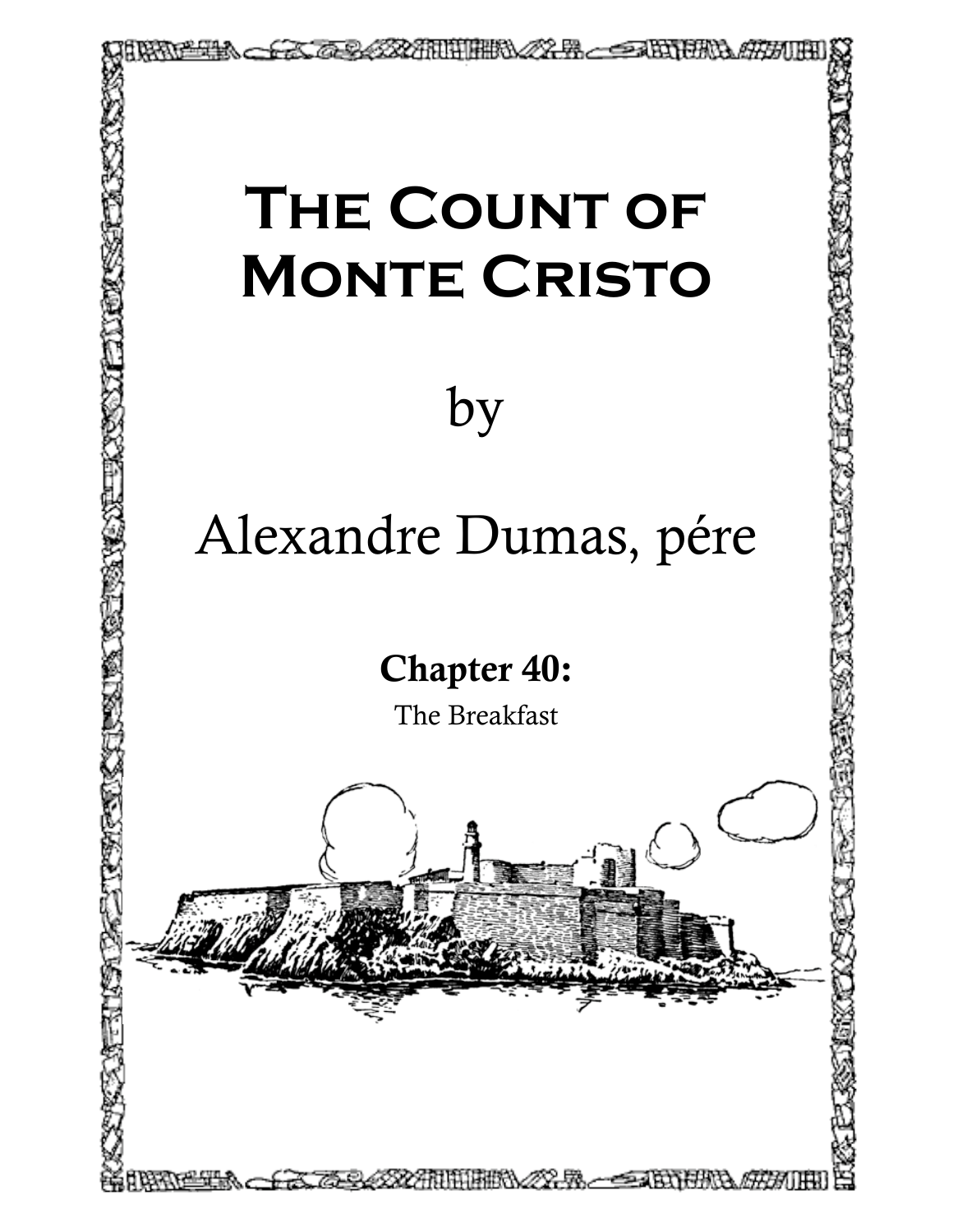"And what sort of persons do you expect to breakfast?" said Beauchamp.

"A gentleman, and a diplomatist."

"Then we shall have to wait two hours for the gentleman, and three for the diplomatist. I shall come back to dessert; keep me some strawberries, coffee, and cigars. I shall take a cutlet on my way to the Chamber."

"Do not do anything of the sort; for were the gentleman a Montmorency, and the diplomatist a Metternich, we will breakfast at eleven; in the meantime, follow Debray's example, and take a glass of sherry and a biscuit."

"Be it so; I will stay; I must do something to distract my thoughts."

"You are like Debray, and yet it seems to me that when the minister is out of spirits, the opposition ought to be joyous."

"Ah, you do not know with what I am threatened. I shall hear this morning that M. Danglars make a speech at the Chamber of Deputies, and at his wife's this evening I shall hear the tragedy of a peer of France. The devil take the constitutional government, and since we had our choice, as they say, at least, how could we choose that?"

"I understand; you must lay in a stock of hilarity."

"Do not run down M. Danglars' speeches," said Debray; "he votes for you, for he belongs to the opposition."

"Pardieu, that is exactly the worst of all. I am waiting until you send him to speak at the Luxembourg, to laugh at my ease."

"My dear friend," said Albert to Beauchamp, "it is plain that the affairs of Spain are settled, for you are most desperately out of humor this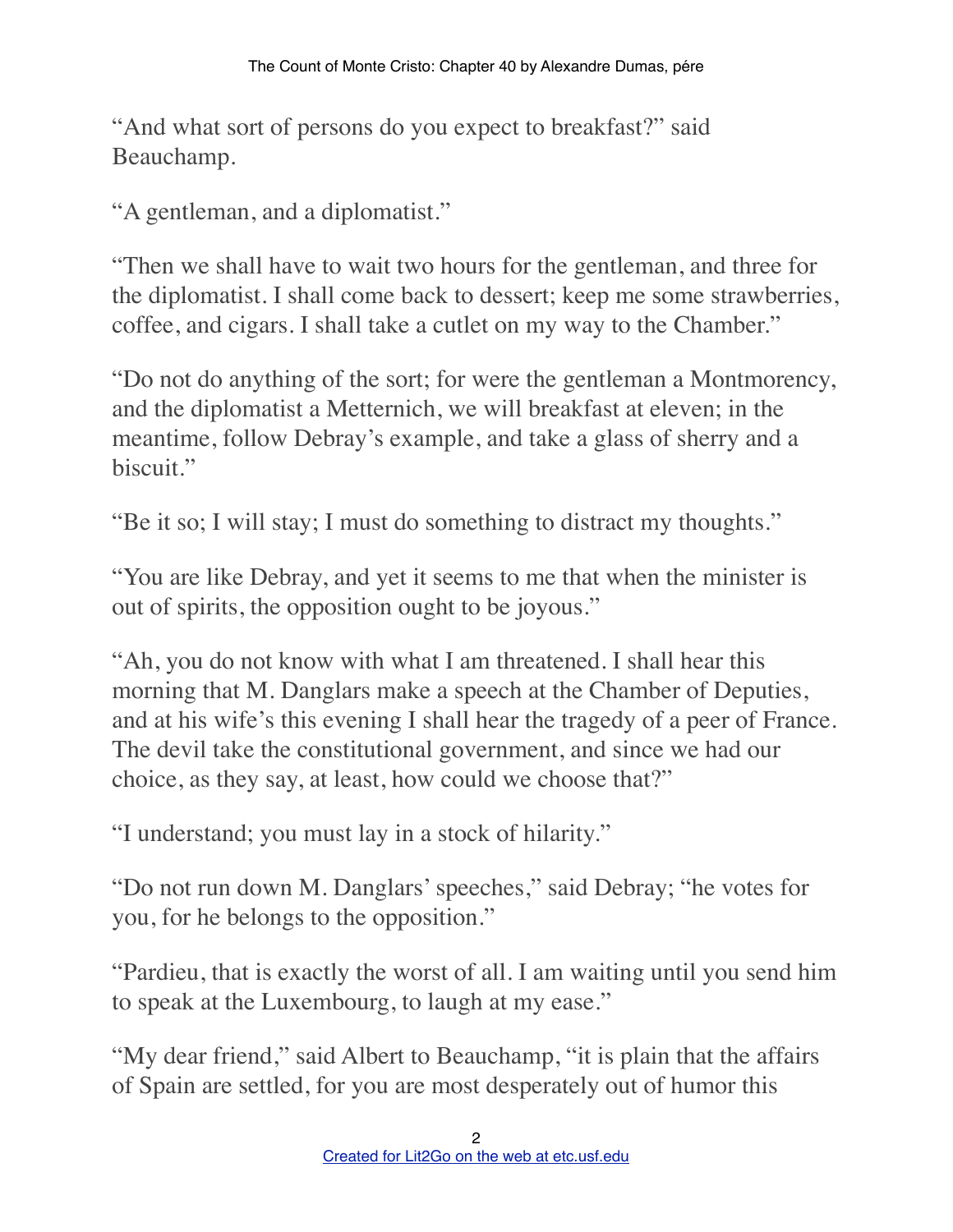morning. Recollect that Parisian gossip has spoken of a marriage between myself and Mlle. Eugenie Danglars; I cannot in conscience, therefore, let you run down the speeches of a man who will one day say to me, 'Vicomte, you know I give my daughter two millions.'"

"Ah, this marriage will never take place," said Beauchamp. "The king has made him a baron, and can make him a peer, but he cannot make him a gentleman, and the Count of Morcerf is too aristocratic to consent, for the paltry sum of two million francs, to a mesalliance. The Viscount of Morcerf can only wed a marchioness."

"But two million francs make a nice little sum," replied Morcerf.

"It is the social capital of a theatre on the boulevard, or a railroad from the Jardin des Plantes to La Rapee."

"Never mind what he says, Morcerf," said Debray, "do you marry her. You marry a money–bag label, it is true; well, but what does that matter? It is better to have a blazon less and a figure more on it. You have seven martlets on your arms; give three to your wife, and you will still have four; that is one more than M. de Guise had, who so nearly became King of France, and whose cousin was Emperor of Germany."

"On my word, I think you are right, Lucien," said Albert absently.

"To be sure; besides, every millionaire is as noble as a bastard—that is, he can be."

"Do not say that, Debray," returned Beauchamp, laughing, "for here is Chateau–Renaud, who, to cure you of your mania for paradoxes, will pass the sword of Renaud de Montauban, his ancestor, through your body."

"He will sully it then," returned Lucien; "for I am low—very low."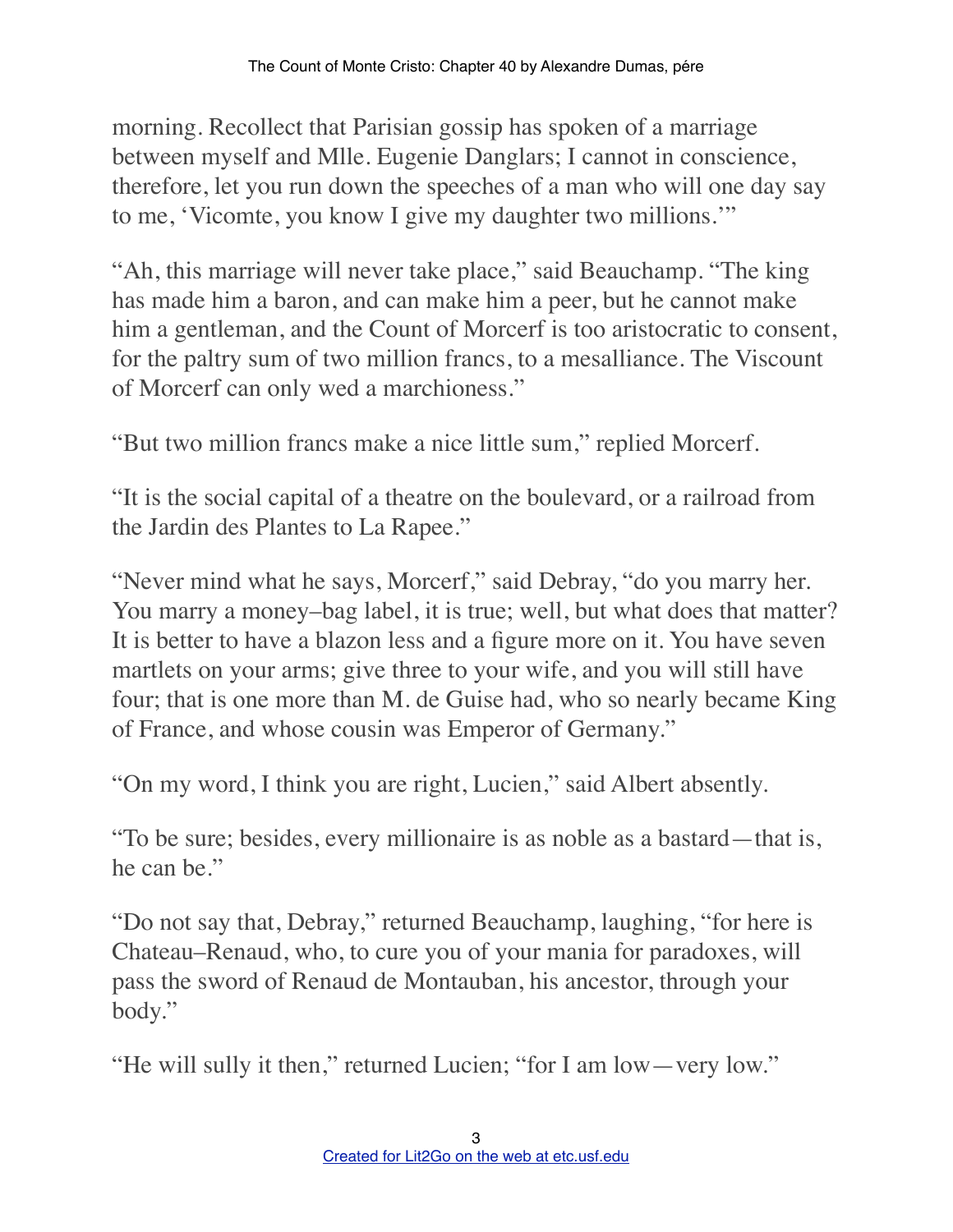"Oh, heavens," cried Beauchamp, "the minister quotes Beranger, what shall we come to next?"

"M. de Chateau–Renaud—M. Maximilian Morrel," said the servant, announcing two fresh guests.

"Now, then, to breakfast," said Beauchamp; "for, if I remember, you told me you only expected two persons, Albert."

"Morrel," muttered Albert—"Morrel—who is he?" But before he had finished, M. de Chateau–Renaud, a handsome young man of thirty, gentleman all over,—that is, with the figure of a Guiche and the wit of a Mortemart,—took Albert's hand. "My dear Albert," said he, "let me introduce to you M. Maximilian Morrel, captain of Spahis, my friend; and what is more—however the man speaks for himself—–my preserver. Salute my hero, viscount." And he stepped on one side to give place to a young man of refined and dignified bearing, with large and open brow, piercing eyes, and black mustache, whom our readers have already seen at Marseilles, under circumstances sufficiently dramatic not to be forgotten. A rich uniform, half French, half Oriental, set off his graceful and stalwart figure, and his broad chest was decorated with the order of the Legion of Honor. The young officer bowed with easy and elegant politeness. "Monsieur," said Albert with affectionate courtesy, "the count of Chateau–Renaud knew how much pleasure this introduction would give me; you are his friend, be ours also."

"Well said," interrupted Chateau–Renaud; "and pray that, if you should ever be in a similar predicament, he may do as much for you as he did for me"

"What has he done?" asked Albert.

"Oh, nothing worth speaking of," said Morrel; "M. de Chateau–Renaud exaggerates."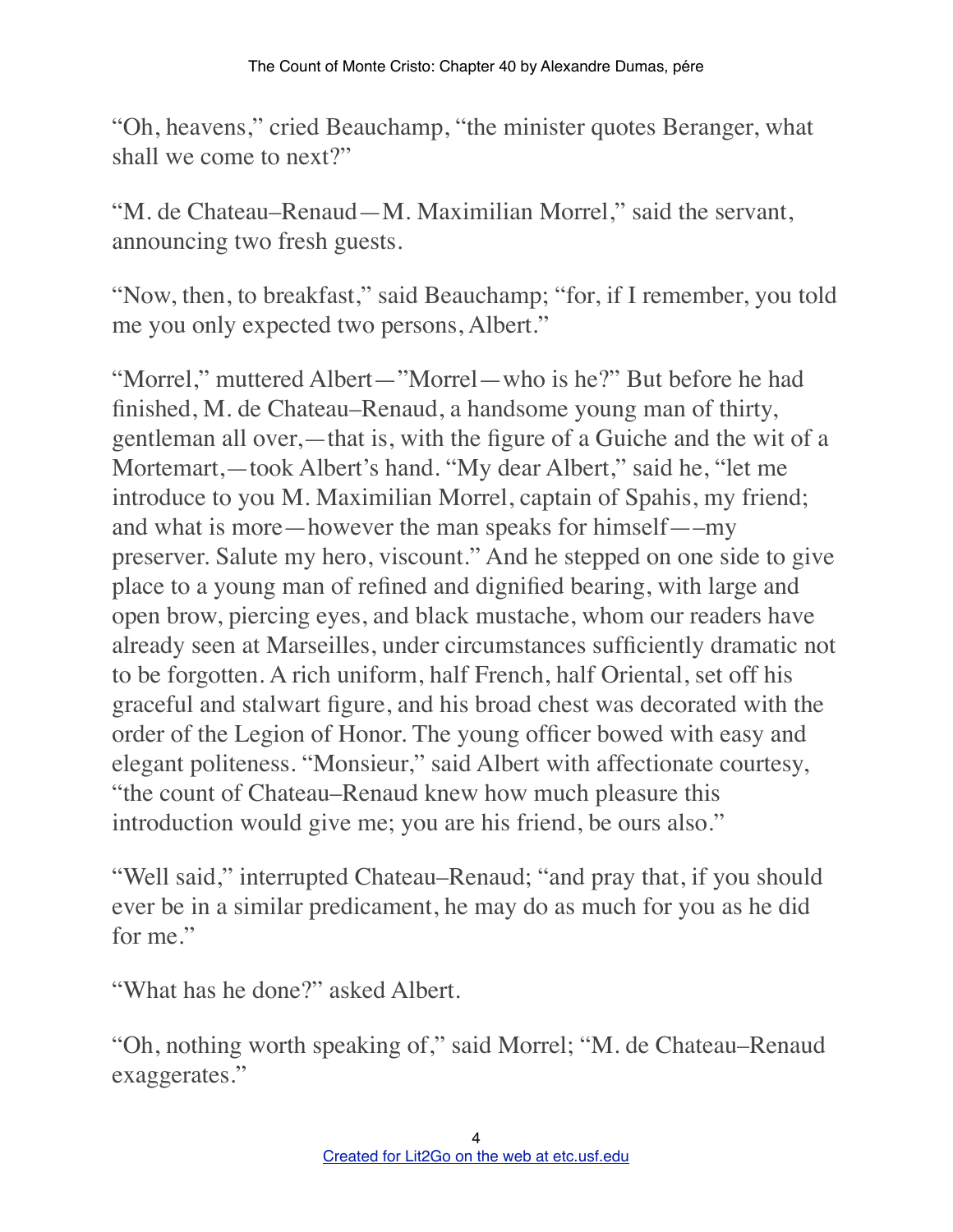"Not worth speaking of?" cried Chateau–Renaud; "life is not worth speaking of!—that is rather too philosophical, on my word, Morrel. It is very well for you, who risk your life every day, but for me, who only did so once"—

"We gather from all this, baron, that Captain Morrel saved your life."

"Exactly so."

"On what occasion?" asked Beauchamp.

"Beauchamp, my good fellow, you know I am starving," said Debray: "do not set him off on some long story."

"Well, I do not prevent your sitting down to table," replied Beauchamp, "Chateau–Renaud can tell us while we eat our breakfast."

"Gentlemen," said Morcerf, "it is only a quarter past ten, and I expect some one else."

"Ah, true, a diplomatist!" observed Debray.

"Diplomat or not, I don't know; I only know that he charged himself on my account with a mission, which he terminated so entirely to my satisfaction, that had I been king, I should have instantly created him knight of all my orders, even had I been able to offer him the Golden Fleece and the Garter."

"Well, since we are not to sit down to table," said Debray, "take a glass of sherry, and tell us all about it."

"You all know that I had the fancy of going to Africa."

"It is a road your ancestors have traced for you," said Albert gallantly.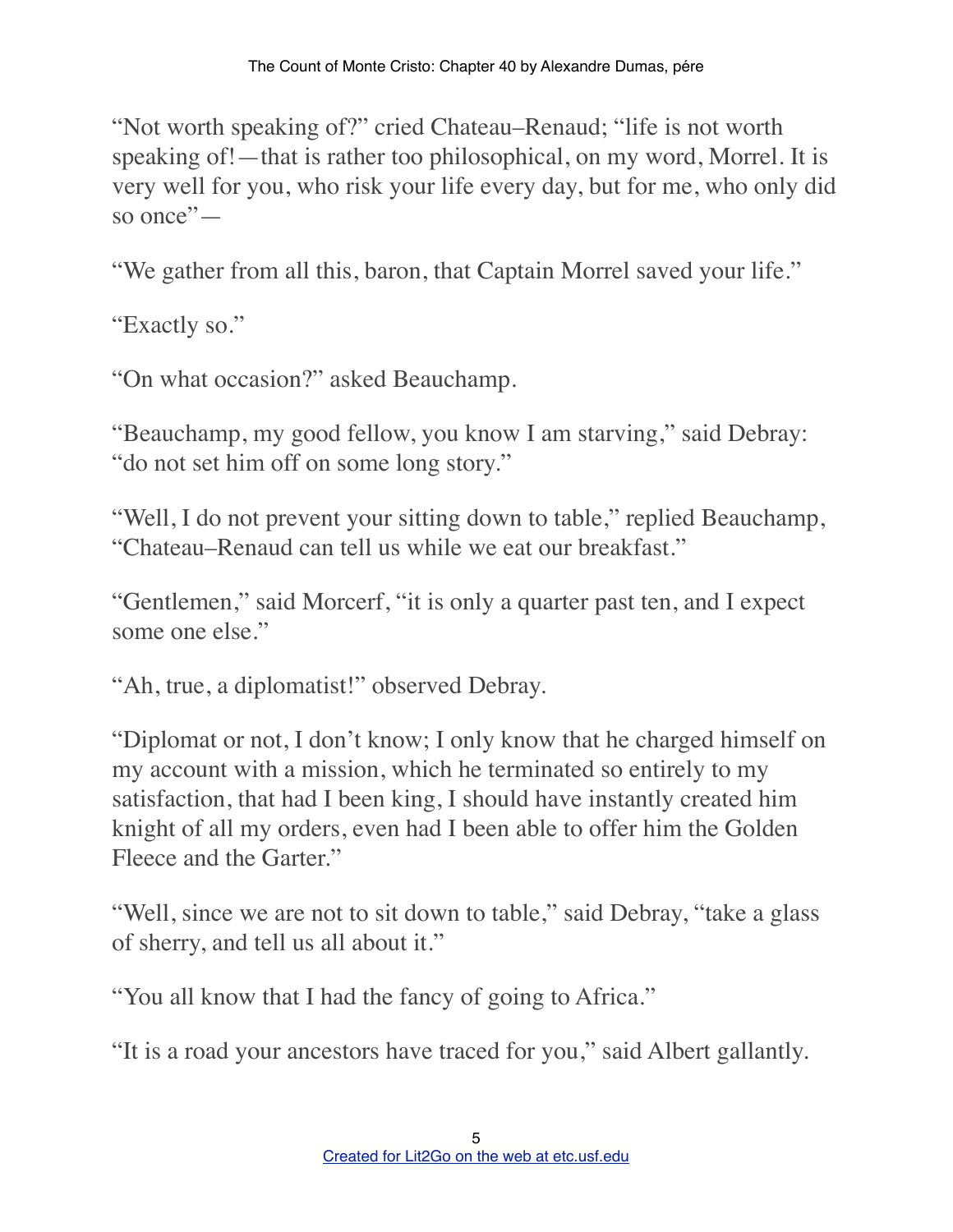"Yes? but I doubt that your object was like theirs—to rescue the Holy Sepulchre."

"You are quite right, Beauchamp," observed the young aristocrat. "It was only to fight as an amateur. I cannot bear duelling since two seconds, whom I had chosen to arrange an affair, forced me to break the arm of one of my best friends, one whom you all know—poor Franz d'Epinay."

"Ah, true," said Debray, "you did fight some time ago; about what?"

"The devil take me, if I remember," returned Chateau–Renaud. "But I recollect perfectly one thing, that, being unwilling to let such talents as mine sleep, I wished to try upon the Arabs the new pistols that had been given to me. In consequence I embarked for Oran, and went from thence to Constantine, where I arrived just in time to witness the raising of the siege. I retreated with the rest, for eight and forty hours. I endured the rain during the day, and the cold during the night tolerably well, but the third morning my horse died of cold. Poor brute—accustomed to be covered up and to have a stove in the stable, the Arabian finds himself unable to bear ten degrees of cold in Arabia."

"That's why you want to purchase my English horse," said Debray, "you think he will bear the cold better."

"You are mistaken, for I have made a vow never to return to Africa."

"You were very much frightened, then?" asked Beauchamp.

"Well, yes, and I had good reason to be so," replied Chateau–Renaud. "I was retreating on foot, for my horse was dead. Six Arabs came up, full gallop, to cut off my head. I shot two with my double–barrelled gun, and two more with my pistols, but I was then disarmed, and two were still left; one seized me by the hair (that is why I now wear it so short, for no one knows what may happen), the other swung a yataghan, and I already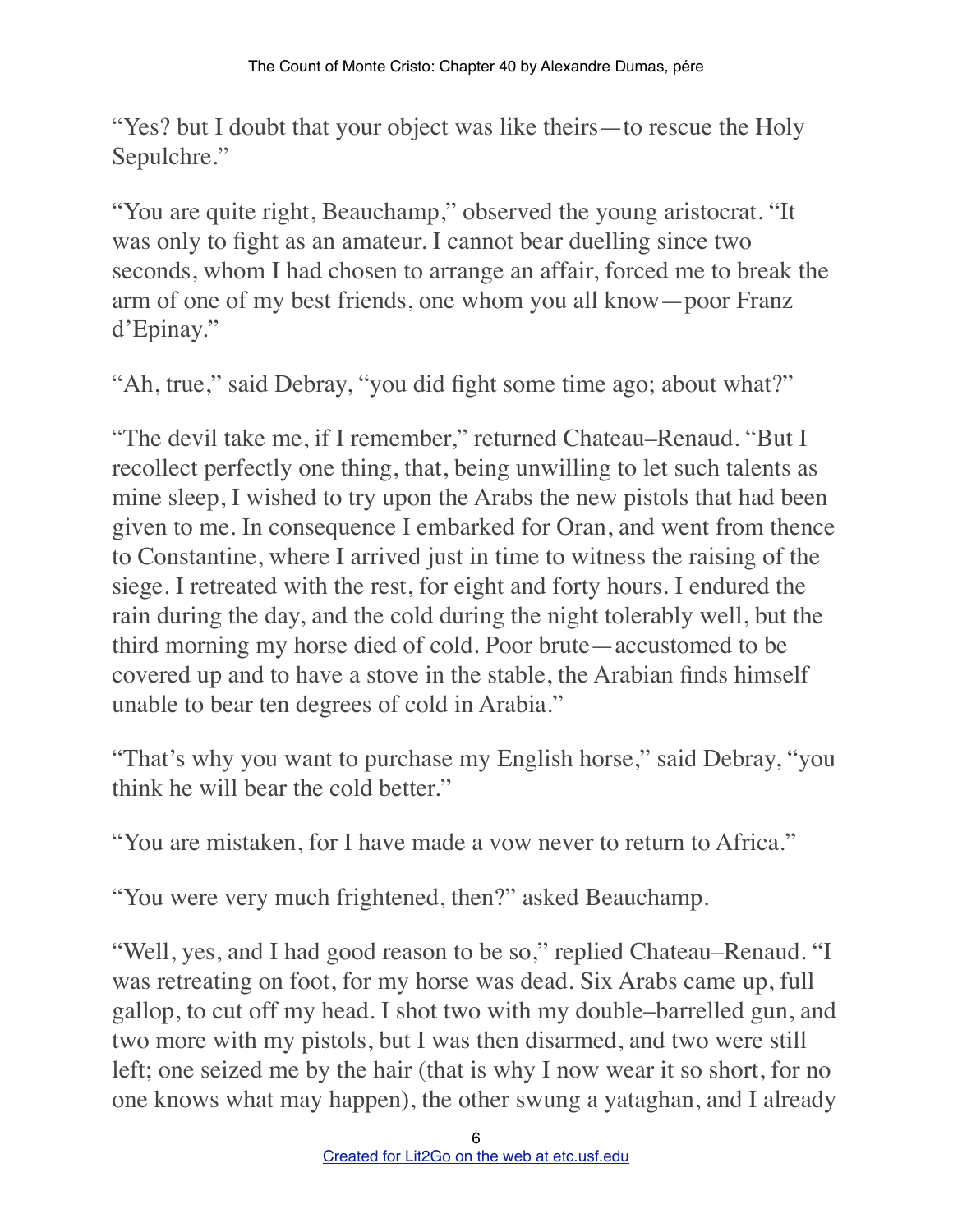felt the cold steel on my neck, when this gentleman whom you see here charged them, shot the one who held me by the hair, and cleft the skull of the other with his sabre. He had assigned himself the task of saving a man's life that day; chance caused that man to be myself. When I am rich I will order a statue of Chance from Klagmann or Marochetti."

"Yes," said Morrel, smiling, "it was the 5th of September, the anniversary of the day on which my father was miraculously preserved; therefore, as far as it lies in my power, I endeavor to celebrate it by some"—

"Heroic action," interrupted Chateau–Renaud. "I was chosen. But that is not all—after rescuing me from the sword, he rescued me from the cold, not by sharing his cloak with me, like St. Martin, but by giving me the whole; then from hunger by sharing with me—guess what?"

"A Strasbourg pie?" asked Beauchamp.

"No, his horse; of which we each of us ate a slice with a hearty appetite. It was very hard."

"The horse?" said Morcerf, laughing.

"No, the sacrifice," returned Chateau–Renaud; "ask Debray if he would sacrifice his English steed for a stranger?"

"Not for a stranger," said Debray, "but for a friend I might, perhaps."

"I divined that you would become mine, count," replied Morrel; "besides, as I had the honor to tell you, heroism or not, sacrifice or not, that day I owed an offering to bad fortune in recompense for the favors good fortune had on other days granted to us."

"The history to which M. Morrel alludes," continued Chateau–Renaud, "is an admirable one, which he will tell you some day when you are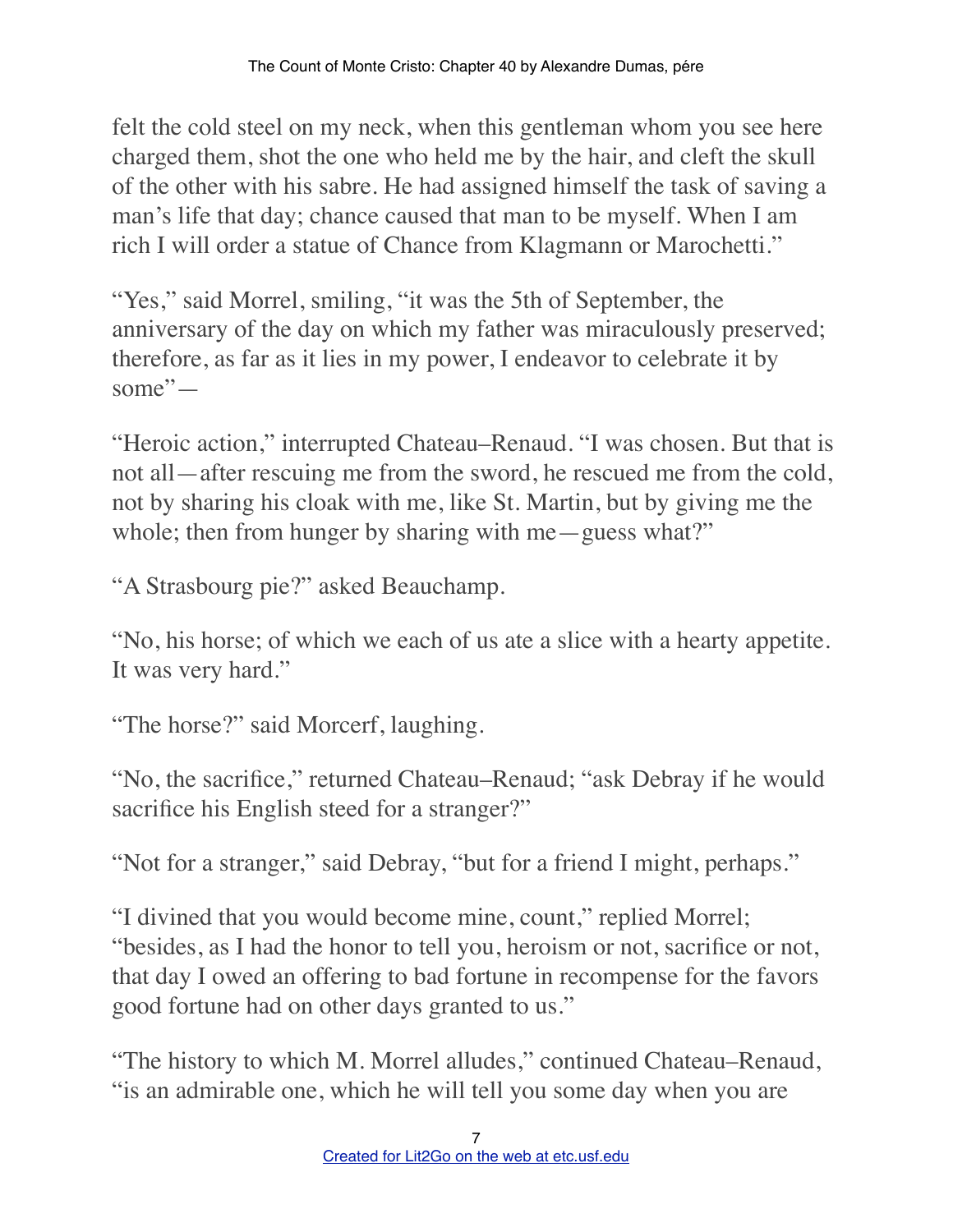better acquainted with him; to–day let us fill our stomachs, and not our memories. What time do you breakfast, Albert?"

"At half–past ten."

"Precisely?" asked Debray, taking out his watch.

"Oh, you will give me five minutes' grace," replied Morcerf, "for I also expect a preserver."

"Of whom?"

"Of myself," cried Morcerf; "parbleu, do you think I cannot be saved as well as any one else, and that there are only Arabs who cut off heads? Our breakfast is a philanthropic one, and we shall have at table—at least, I hope so—two benefactors of humanity."

"What shall we do?" said Debray; "we have only one Monthyon prize."

"Well, it will be given to some one who has done nothing to deserve it," said Beauchamp; "that is the way the Academy mostly escapes from the dilemma."

"And where does he come from?" asked Debray. "You have already answered the question once, but so vaguely that I venture to put it a second time."

"Really," said Albert, "I do not know; when I invited him three months ago, he was then at Rome, but since that time who knows where he may have gone?"

"And you think him capable of being exact?" demanded Debray.

"I think him capable of everything."

"Well, with the five minutes' grace, we have only ten left."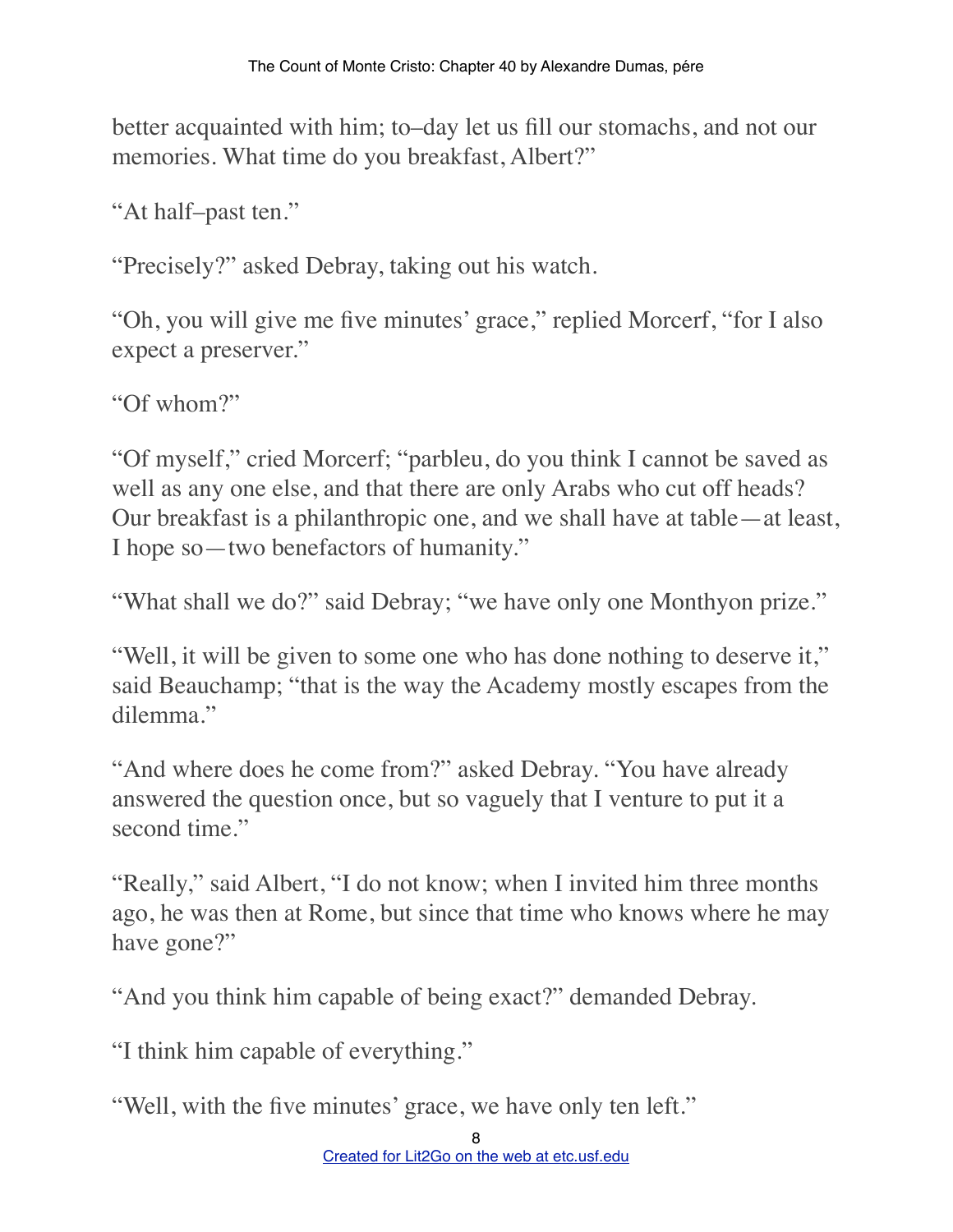"I will profit by them to tell you something about my guest."

"I beg pardon," interrupted Beauchamp; "are there any materials for an article in what you are going to tell us?"

"Yes, and for a most curious one."

"Go on, then, for I see I shall not get to the Chamber this morning, and I must make up for it."

"I was at Rome during the last Carnival."

"We know that," said Beauchamp.

"Yes, but what you do not know is that I was carried off by bandits."

"There are no bandits," cried Debray.

"Yes there are, and most hideous, or rather most admirable ones, for I found them ugly enough to frighten me."

"Come, my dear Albert," said Debray, "confess that your cook is behindhand, that the oysters have not arrived from Ostend or Marennes, and that, like Madame de Maintenon, you are going to replace the dish by a story. Say so at once; we are sufficiently well–bred to excuse you, and to listen to your history, fabulous as it promises to be."

"And I say to you, fabulous as it may seem, I tell it as a true one from beginning to end. The brigands had carried me off, and conducted me to a gloomy spot, called the Catacombs of Saint Sebastian."

"I know it," said Chateau–Renaud; "I narrowly escaped catching a fever there."

"And I did more than that," replied Morcerf, "for I caught one. I was informed that I was prisoner until I paid the sum of 4,000 Roman crowns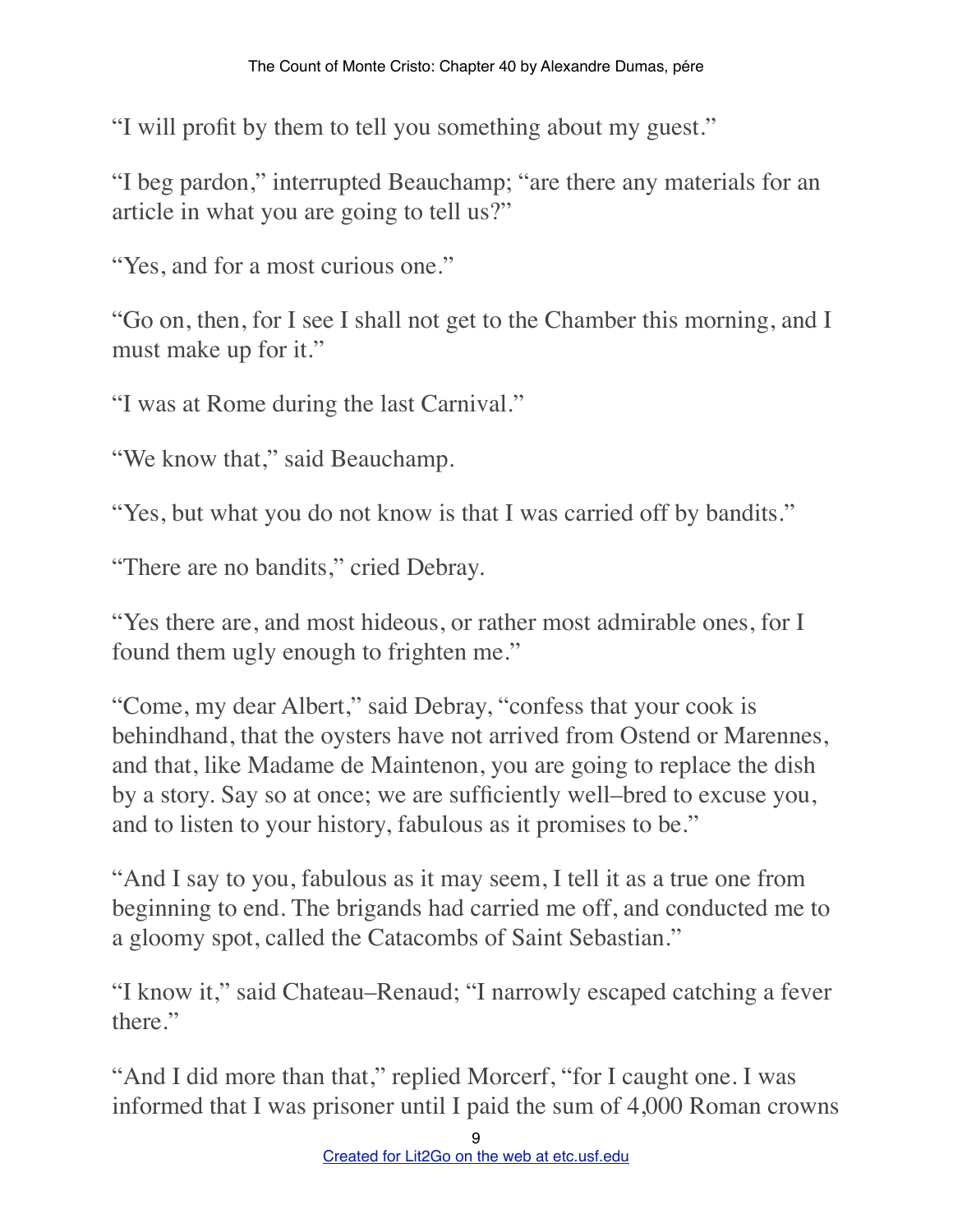—about 24,000 francs. Unfortunately, I had not above 1,500. I was at the end of my journey and of my credit. I wrote to Franz—and were he here he would confirm every word—I wrote then to Franz that if he did not come with the four thousand crowns before six, at ten minutes past I should have gone to join the blessed saints and glorious martyrs in whose company I had the honor of being; and Signor Luigi Vampa, such was the name of the chief of these bandits, would have scrupulously kept his word."

"But Franz did come with the four thousand crowns," said Chateau– Renaud. "A man whose name is Franz d'Epinay or Albert de Morcerf has not much difficulty in procuring them."

"No, he arrived accompanied simply by the guest I am going to present to you."

"Ah, this gentleman is a Hercules killing Cacus, a Perseus freeing Andromeda."

"No, he is a man about my own size."

"Armed to the teeth?"

"He had not even a knitting–needle."

"But he paid your ransom?"

"He said two words to the chief and I was free."

"And they apologized to him for having carried you off?" said Beauchamp.

"Just so."

"Why, he is a second Ariosto."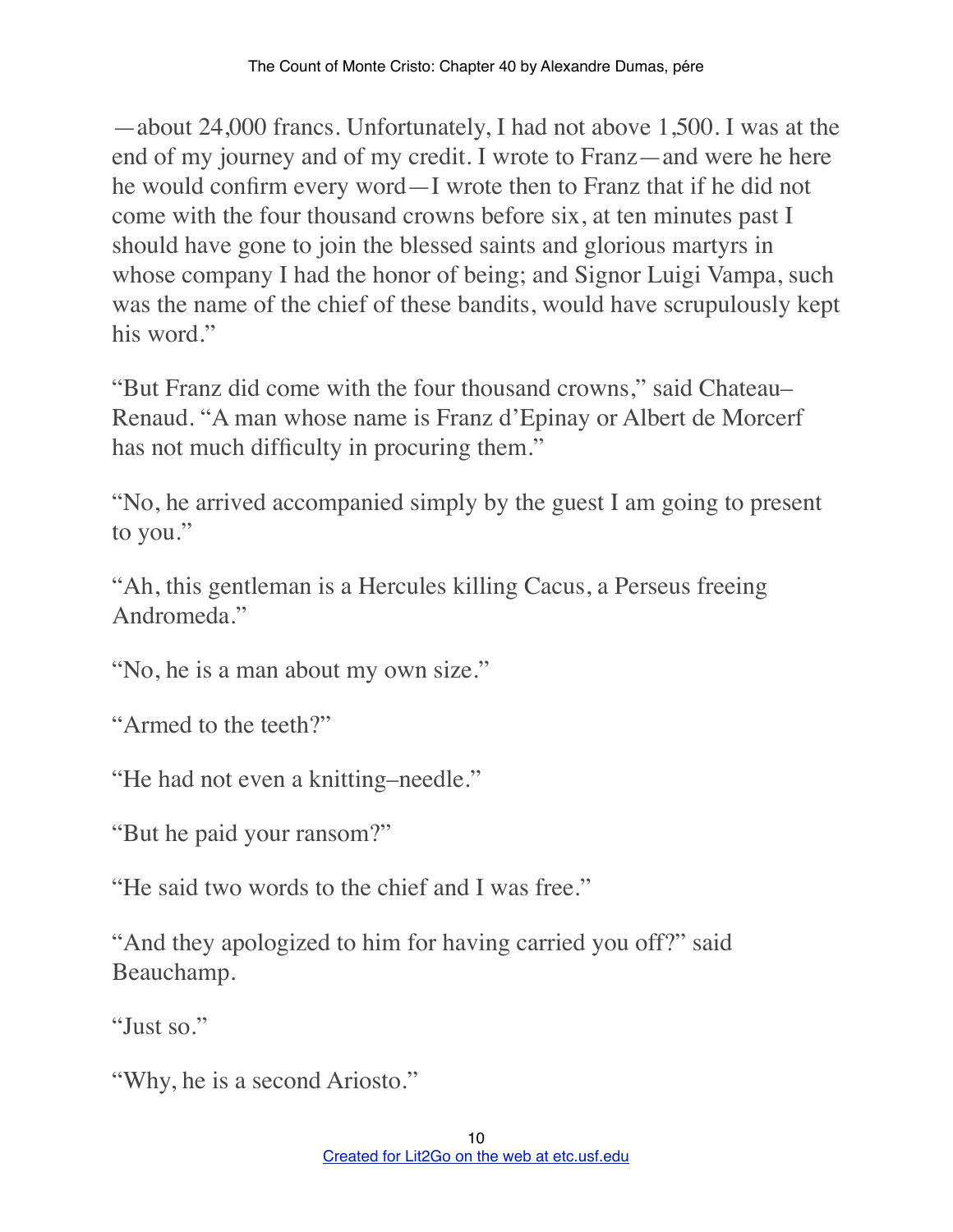"No, his name is the Count of Monte Cristo."

"There is no Count of Monte Cristo" said Debray.

"I do not think so," added Chateau–Renaud, with the air of a man who knows the whole of the European nobility perfectly.

"Does any one know anything of a Count of Monte Cristo?"

"He comes possibly from the Holy Land, and one of his ancestors possessed Calvary, as the Mortemarts did the Dead Sea."

"I think I can assist your researches," said Maximilian. "Monte Cristo is a little island I have often heard spoken of by the old sailors my father employed—a grain of sand in the centre of the Mediterranean, an atom in the infinite."

"Precisely!" cried Albert. "Well, he of whom I speak is the lord and master of this grain of sand, of this atom; he has purchased the title of count somewhere in Tuscany."

"He is rich, then?"

"I believe so."

"But that ought to be visible."

"That is what deceives you, Debray."

"I do not understand you."

"Have you read the 'Arabian Nights'?"

"What a question!"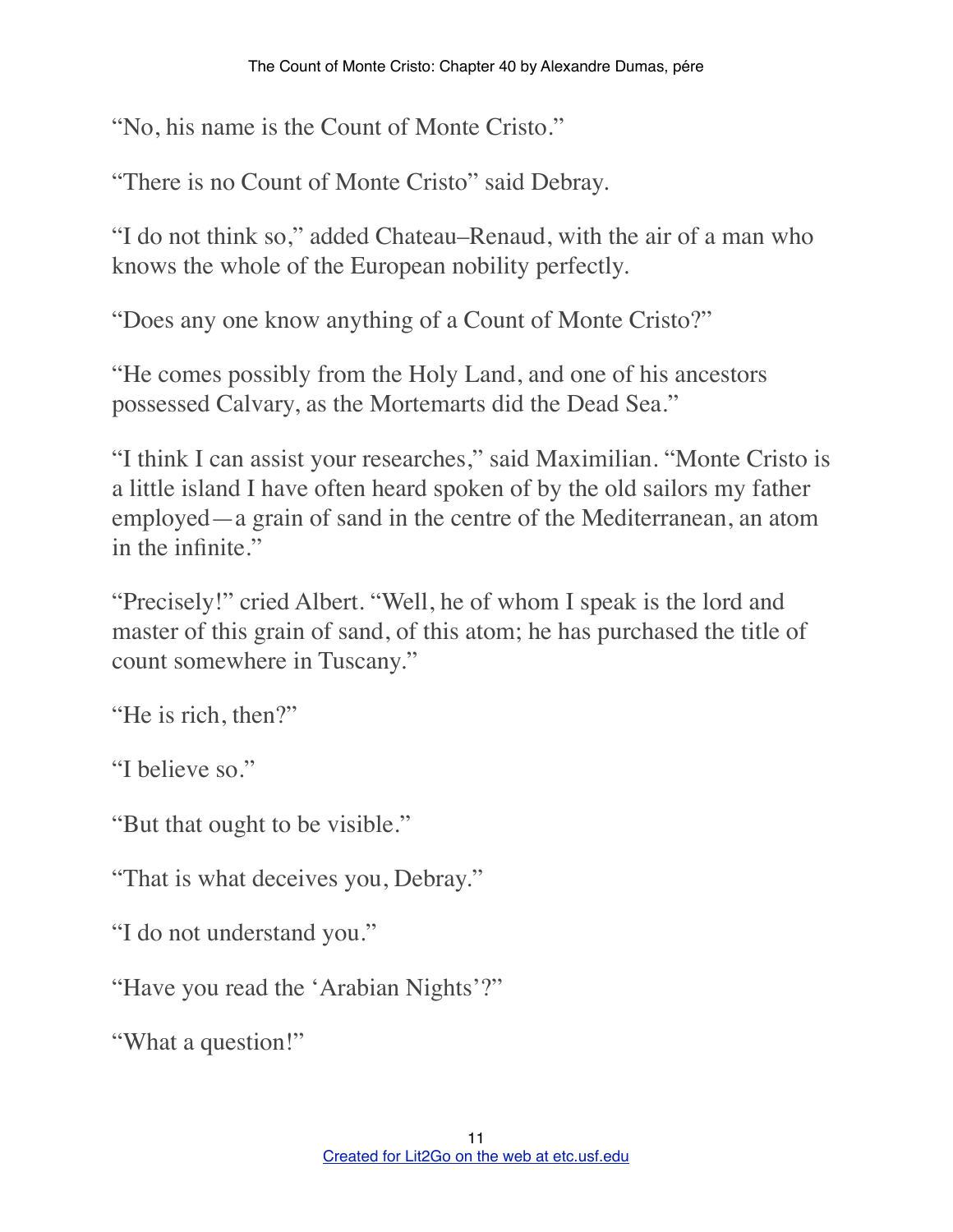"Well, do you know if the persons you see there are rich or poor, if their sacks of wheat are not rubies or diamonds? They seem like poor fishermen, and suddenly they open some mysterious cavern filled with the wealth of the Indies."

"Which means?"

"Which means that my Count of Monte Cristo is one of those fishermen. He has even a name taken from the book, since he calls himself Sinbad the Sailor, and has a cave filled with gold."

"And you have seen this cavern, Morcerf?" asked Beauchamp.

"No, but Franz has; for heaven's sake, not a word of this before him. Franz went in with his eyes blindfolded, and was waited on by mutes and by women to whom Cleopatra was a painted strumpet. Only he is not quite sure about the women, for they did not come in until after he had taken hashish, so that what he took for women might have been simply a row of statues."

The two young men looked at Morcerf as if to say,—"Are you mad, or are you laughing at us?"

"And I also," said Morrel thoughtfully, "have heard something like this from an old sailor named Penelon."

"Ah," cried Albert, "it is very lucky that M. Morrel comes to aid me; you are vexed, are you not, that he thus gives a clew to the labyrinth?"

"My dear Albert," said Debray, "what you tell us is so extraordinary."

"Ah, because your ambassadors and your consuls do not tell you of them —they have no time. They are too much taken up with interfering in the affairs of their countrymen who travel."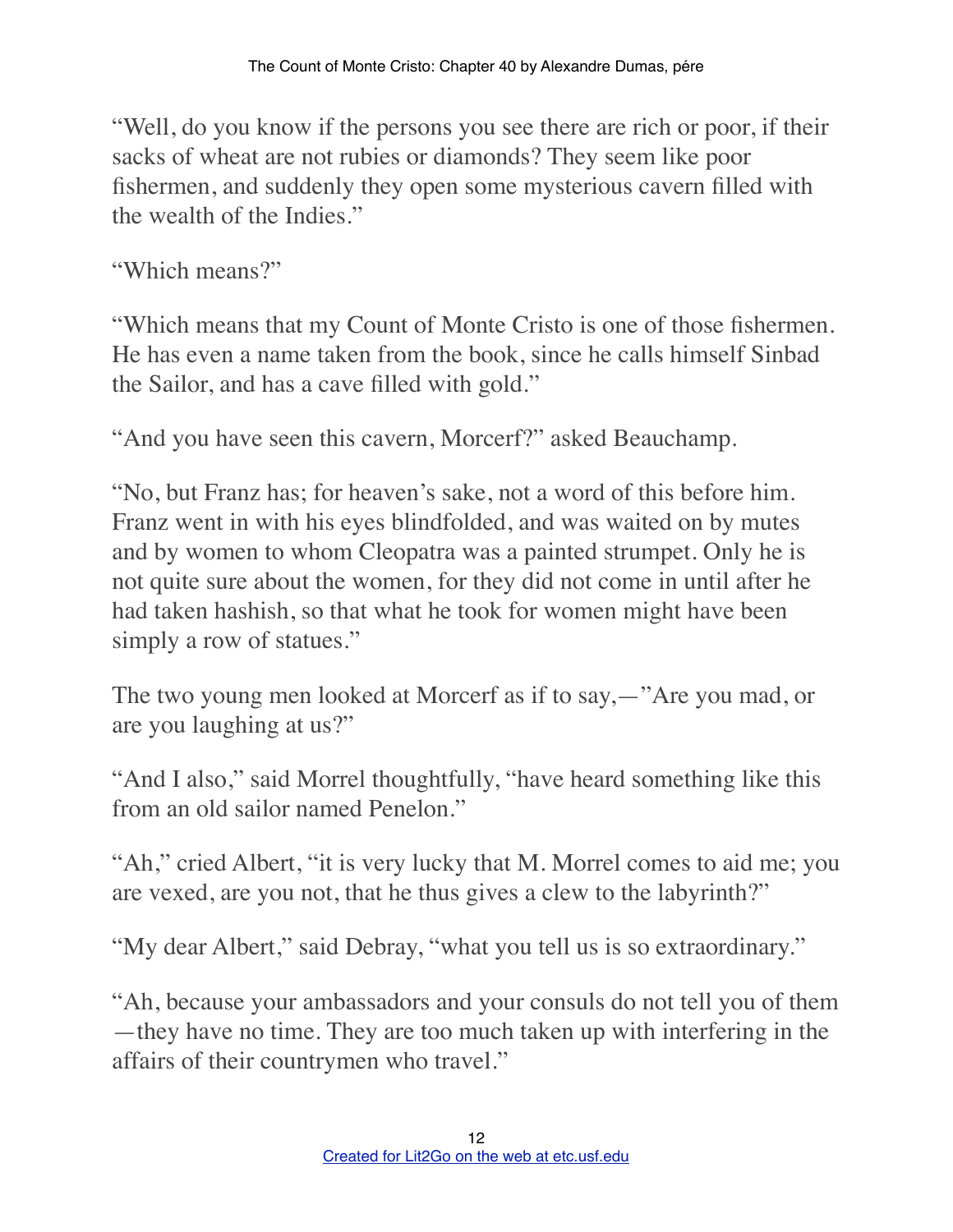"Now you get angry, and attack our poor agents. How will you have them protect you? The Chamber cuts down their salaries every day, so that now they have scarcely any. Will you be ambassador, Albert? I will send you to Constantinople."

"No, lest on the first demonstration I make in favor of Mehemet Ali, the Sultan send me the bowstring, and make my secretaries strangle me."

"You say very true," responded Debray.

"Yes," said Albert, "but this has nothing to do with the existence of the Count of Monte Cristo."

"Pardieu, every one exists."

"Doubtless, but not in the same way; every one has not black slaves, a princely retinue, an arsenal of weapons that would do credit to an Arabian fortress, horses that cost six thousand francs apiece, and Greek mistresses."

"Have you seen the Greek mistress?"

"I have both seen and heard her. I saw her at the theatre, and heard her one morning when I breakfasted with the count."

"He eats, then?"

"Yes; but so little, it can hardly be called eating."

"He must be a vampire."

"Laugh, if you will; the Countess  $G_{\text{---}}$ , who knew Lord Ruthven, declared that the count was a vampire."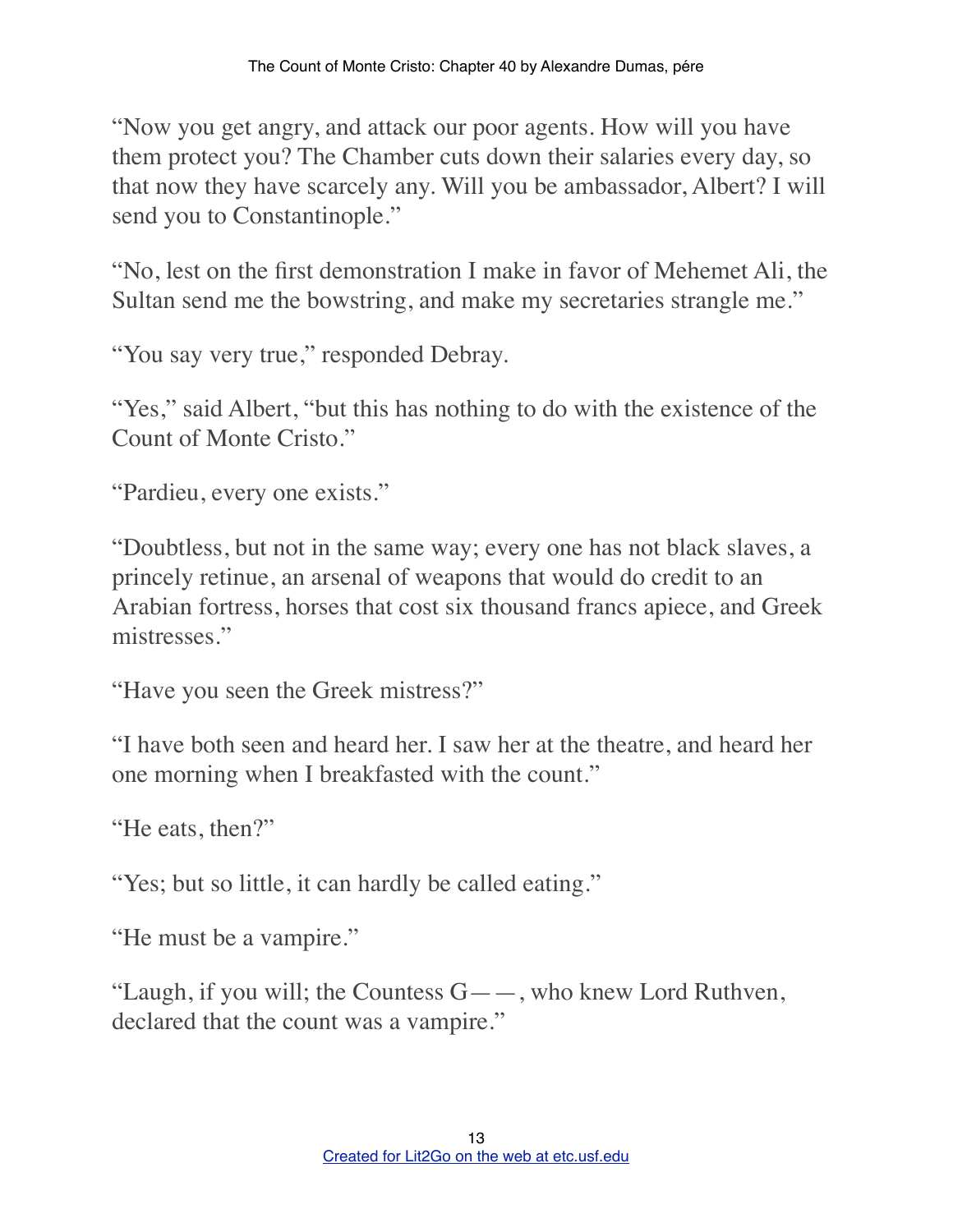"Ah, capital," said Beauchamp. "For a man not connected with newspapers, here is the pendant to the famous sea–serpent of the Constitutionnel."

"Wild eyes, the iris of which contracts or dilates at pleasure," said Debray; "facial angle strongly developed, magnificent forehead, livid complexion, black beard, sharp and white teeth, politeness unexceptionable."

"Just so, Lucien," returned Morcerf; "you have described him feature for feature. Yes, keen and cutting politeness. This man has often made me shudder; and one day that we were viewing an execution, I thought I should faint, more from hearing the cold and calm manner in which he spoke of every description of torture, than from the sight of the executioner and the culprit."

"Did he not conduct you to the ruins of the Colosseum and suck your blood?" asked Beauchamp.

"Or, having delivered you, make you sign a flaming parchment, surrendering your soul to him as Esau did his birth–right?"

"Rail on, rail on at your ease, gentlemen," said Morcerf, somewhat piqued. "When I look at you Parisians, idlers on the Boulevard de Gand or the Bois de Boulogne, and think of this man, it seems to me we are not of the same race."

"I am highly flattered," returned Beauchamp. "At the same time," added Chateau–Renaud, "your Count of Monte Cristo is a very fine fellow, always excepting his little arrangements with the Italian banditti."

"There are no Italian banditti," said Debray.

"No vampire," cried Beauchamp. "No Count of Monte Cristo" added Debray. "There is half–past ten striking, Albert."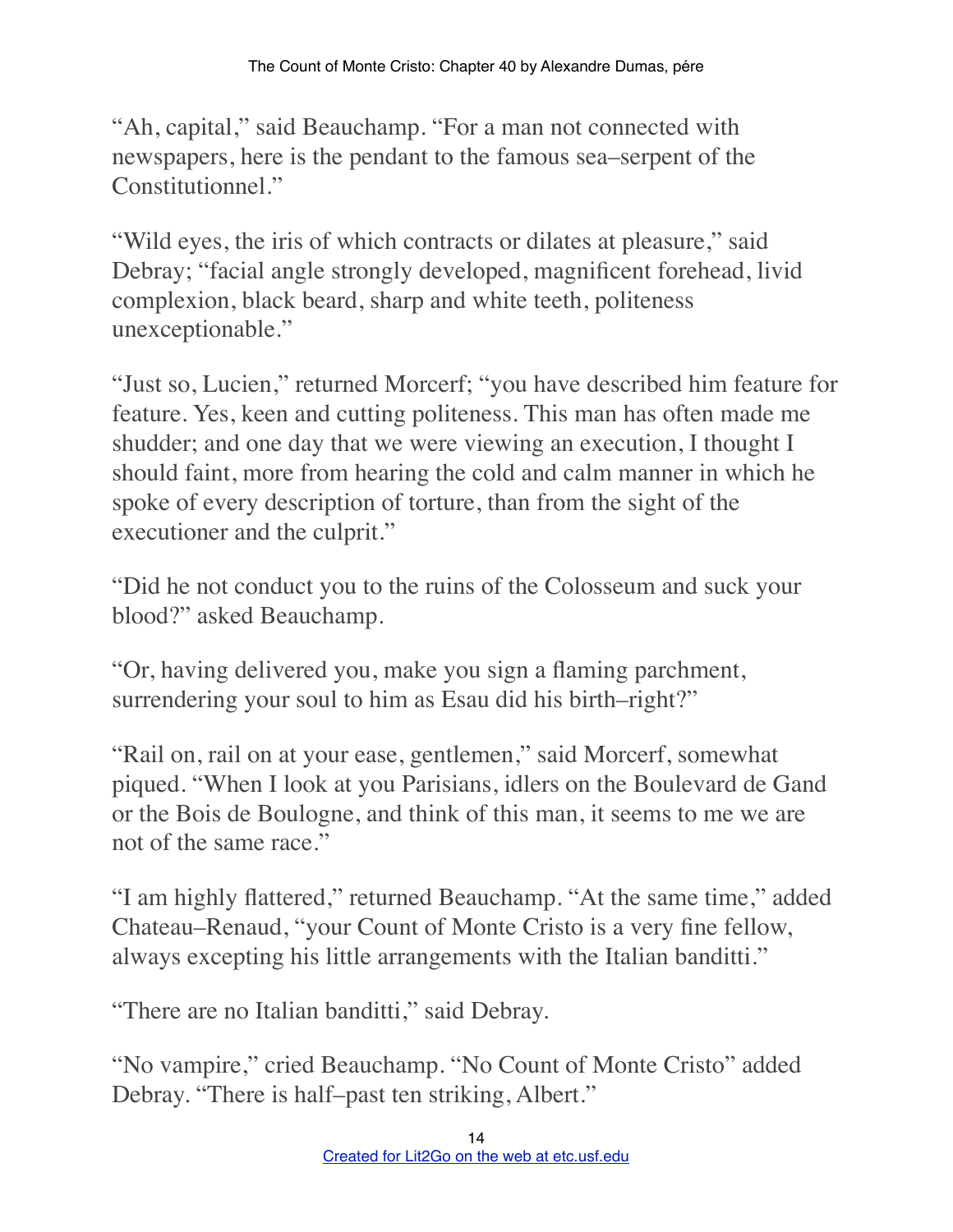"Confess you have dreamed this, and let us sit down to breakfast," continued Beauchamp. But the sound of the clock had not died away when Germain announced, "His excellency the Count of Monte Cristo." The involuntary start every one gave proved how much Morcerf's narrative had impressed them, and Albert himself could not wholly refrain from manifesting sudden emotion. He had not heard a carriage stop in the street, or steps in the ante–chamber; the door had itself opened noiselessly. The count appeared, dressed with the greatest simplicity, but the most fastidious dandy could have found nothing to cavil at in his toilet. Every article of dress—hat, coat, gloves, and boots —was from the first makers. He seemed scarcely five and thirty. But what struck everybody was his extreme resemblance to the portrait Debray had drawn. The count advanced, smiling, into the centre of the room, and approached Albert, who hastened towards him holding out his hand in a ceremonial manner. "Punctuality," said Monte Cristo, "is the politeness of kings, according to one of your sovereigns, I think; but it is not the same with travellers. However, I hope you will excuse the two or three seconds I am behindhand; five hundred leagues are not to be accomplished without some trouble, and especially in France, where, it seems, it is forbidden to beat the postilions."

"My dear count," replied Albert, "I was announcing your visit to some of my friends, whom I had invited in consequence of the promise you did me the honor to make, and whom I now present to you. They are the Count of Chateau–Renaud, whose nobility goes back to the twelve peers, and whose ancestors had a place at the Round Table; M. Lucien Debray, private secretary to the minister of the interior; M. Beauchamp, an editor of a paper, and the terror of the French government, but of whom, in spite of his national celebrity, you perhaps have not heard in Italy, since his paper is prohibited there; and M. Maximilian Morrel, captain of Spahis."

At this name the count, who had hitherto saluted every one with courtesy, but at the same time with coldness and formality, stepped a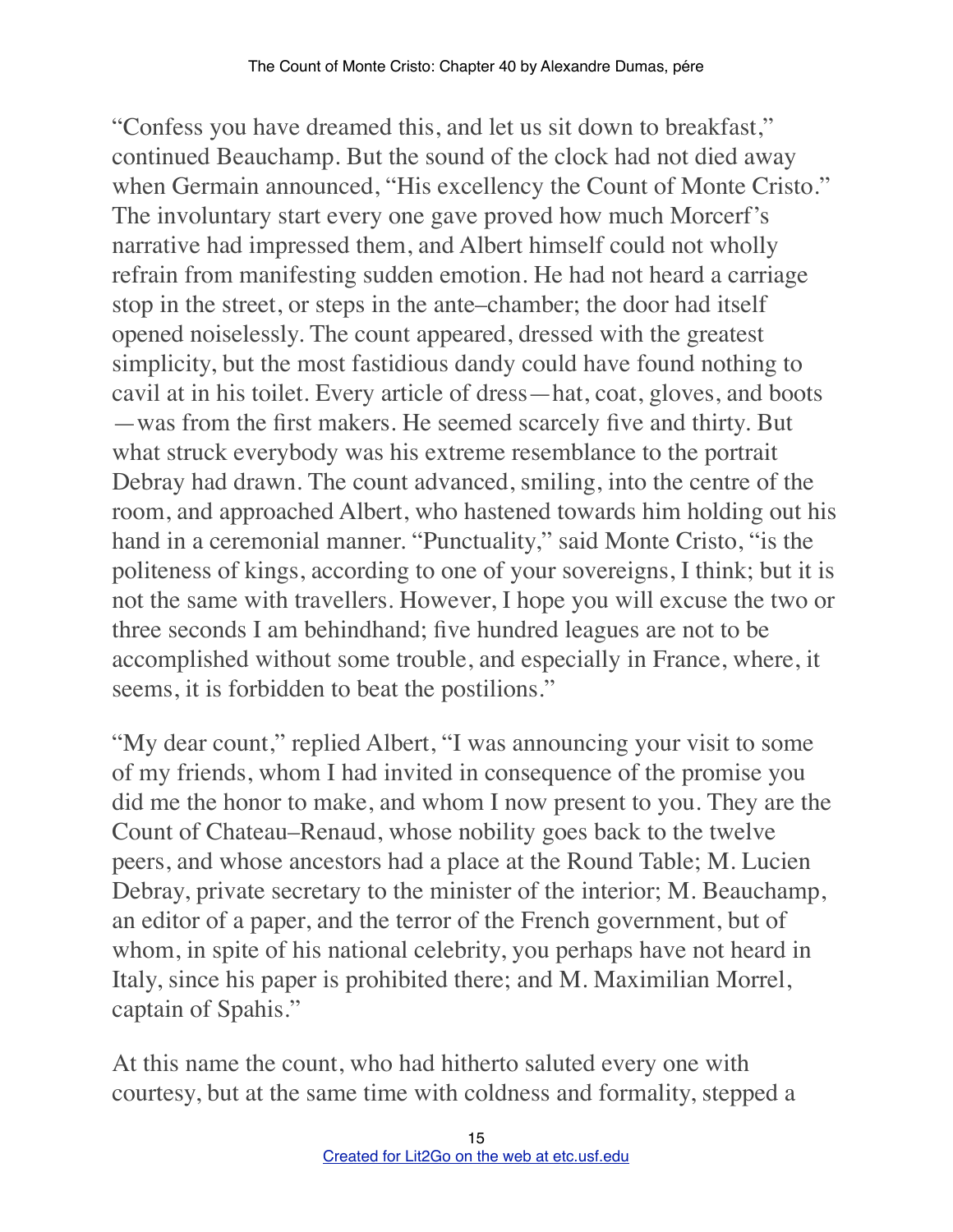pace forward, and a slight tinge of red colored his pale cheeks. "You wear the uniform of the new French conquerors, monsieur," said he; "it is a handsome uniform." No one could have said what caused the count's voice to vibrate so deeply, and what made his eye flash, which was in general so clear, lustrous, and limpid when he pleased. "You have never seen our Africans, count?" said Albert. "Never," replied the count, who was by this time perfectly master of himself again.

"Well, beneath this uniform beats one of the bravest and noblest hearts in the whole army."

"Oh, M. de Morcerf," interrupted Morrel.

"Let me go on, captain. And we have just heard," continued Albert, "of a new deed of his, and so heroic a one, that, although I have seen him to– day for the first time, I request you to allow me to introduce him as my friend." At these words it was still possible to observe in Monte Cristo the concentrated look, changing color, and slight trembling of the eyelid that show emotion. "Ah, you have a noble heart," said the count; "so much the better." This exclamation, which corresponded to the count's own thought rather than to what Albert was saying, surprised everybody, and especially Morrel, who looked at Monte Cristo with wonder. But, at the same time, the intonation was so soft that, however strange the speech might seem, it was impossible to be offended at it. "Why should he doubt it?" said Beauchamp to Chateau–Renaud.

"In reality," replied the latter, who, with his aristocratic glance and his knowledge of the world, had penetrated at once all that was penetrable in Monte Cristo, "Albert has not deceived us, for the count is a most singular being. What say you, Morrel!"

"Ma foi, he has an open look about him that pleases me, in spite of the singular remark he has made about me."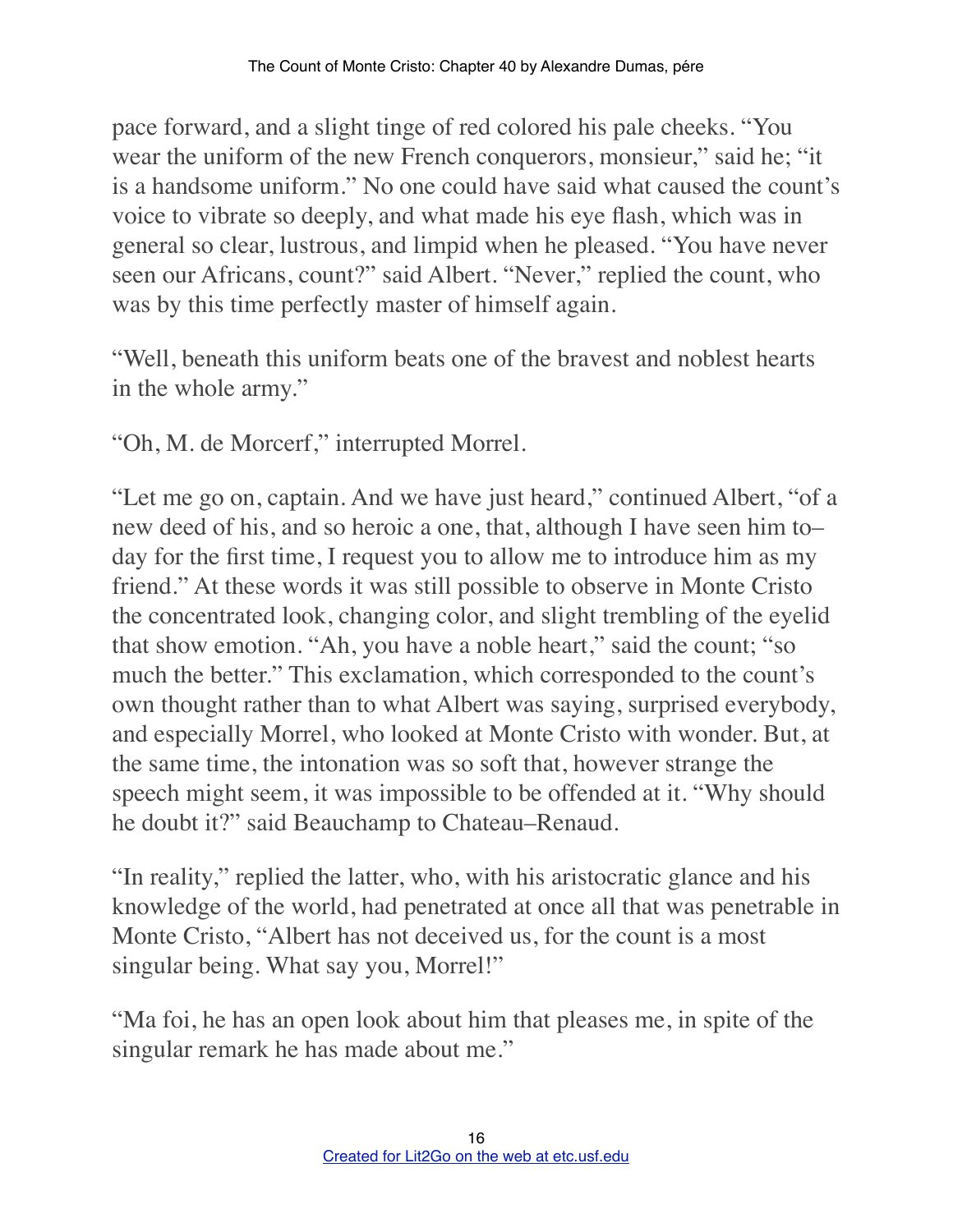"Gentlemen," said Albert, "Germain informs me that breakfast is ready. My dear count, allow me to show you the way." They passed silently into the breakfast–room, and every one took his place. "Gentlemen," said the count, seating himself, "permit me to make a confession which must form my excuse for any improprieties I may commit. I am a stranger, and a stranger to such a degree, that this is the first time I have ever been at Paris. The French way of living is utterly unknown to me, and up to the present time I have followed the Eastern customs, which are entirely in contrast to the Parisian. I beg you, therefore, to excuse if you find anything in me too Turkish, too Italian, or too Arabian. Now, then, let us breakfast."

"With what an air he says all this," muttered Beauchamp; "decidedly he is a great man."

"A great man in his own country," added Debray.

"A great man in every country, M. Debray," said Chateau–Renaud. The count was, it may be remembered, a most temperate guest. Albert remarked this, expressing his fears lest, at the outset, the Parisian mode of life should displease the traveller in the most essential point. "My dear count," said he, "I fear one thing, and that is, that the fare of the Rue du Helder is not so much to your taste as that of the Piazza di Spagni. I ought to have consulted you on the point, and have had some dishes prepared expressly."

"Did you know me better," returned the count, smiling, "you would not give one thought of such a thing for a traveller like myself, who has successively lived on maccaroni at Naples, polenta at Milan, olla podrida at Valencia, pilau at Constantinople, karrick in India, and swallows' nests in China. I eat everywhere, and of everything, only I eat but little; and to–day, that you reproach me with my want of appetite, is my day of appetite, for I have not eaten since yesterday morning."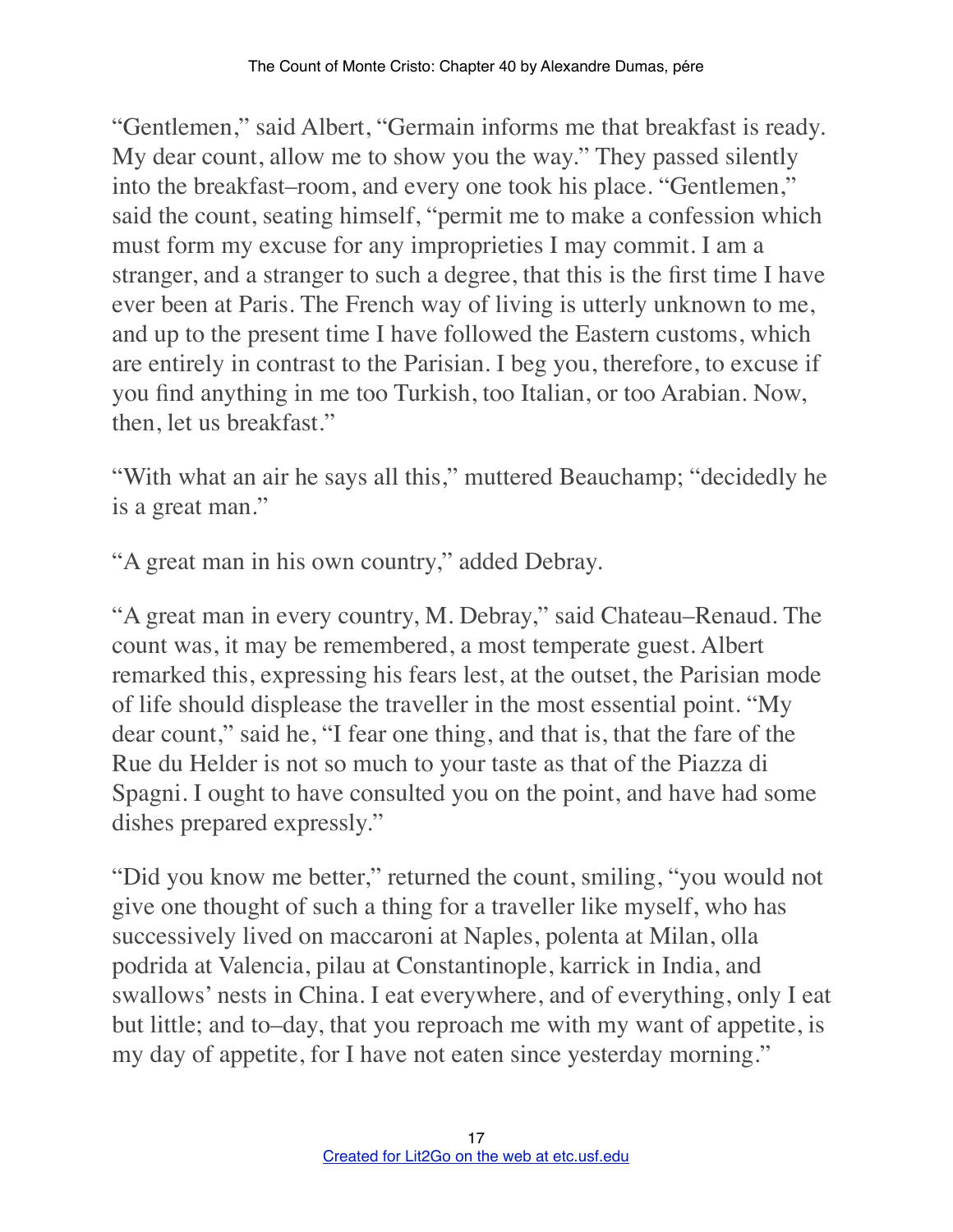"What," cried all the guests, "you have not eaten for four and twenty hours?"

"No," replied the count; "I was forced to go out of my road to obtain some information near Nimes, so that I was somewhat late, and therefore I did not choose to stop."

"And you ate in your carriage?" asked Morcerf.

"No, I slept, as I generally do when I am weary without having the courage to amuse myself, or when I am hungry without feeling inclined to eat."

"But you can sleep when you please, monsieur?" said Morrel.

"Yes."

"You have a recipe for it?"

"An infallible one."

"That would be invaluable to us in Africa, who have not always any food to eat, and rarely anything to drink."

"Yes," said Monte Cristo; "but, unfortunately, a recipe excellent for a man like myself would be very dangerous applied to an army, which might not awake when it was needed."

"May we inquire what is this recipe?" asked Debray.

"Oh, yes," returned Monte Cristo; "I make no secret of it. It is a mixture of excellent opium, which I fetched myself from Canton in order to have it pure, and the best hashish which grows in the East—that is, between the Tigris and the Euphrates. These two ingredients are mixed in equal proportions, and formed into pills. Ten minutes after one is taken, the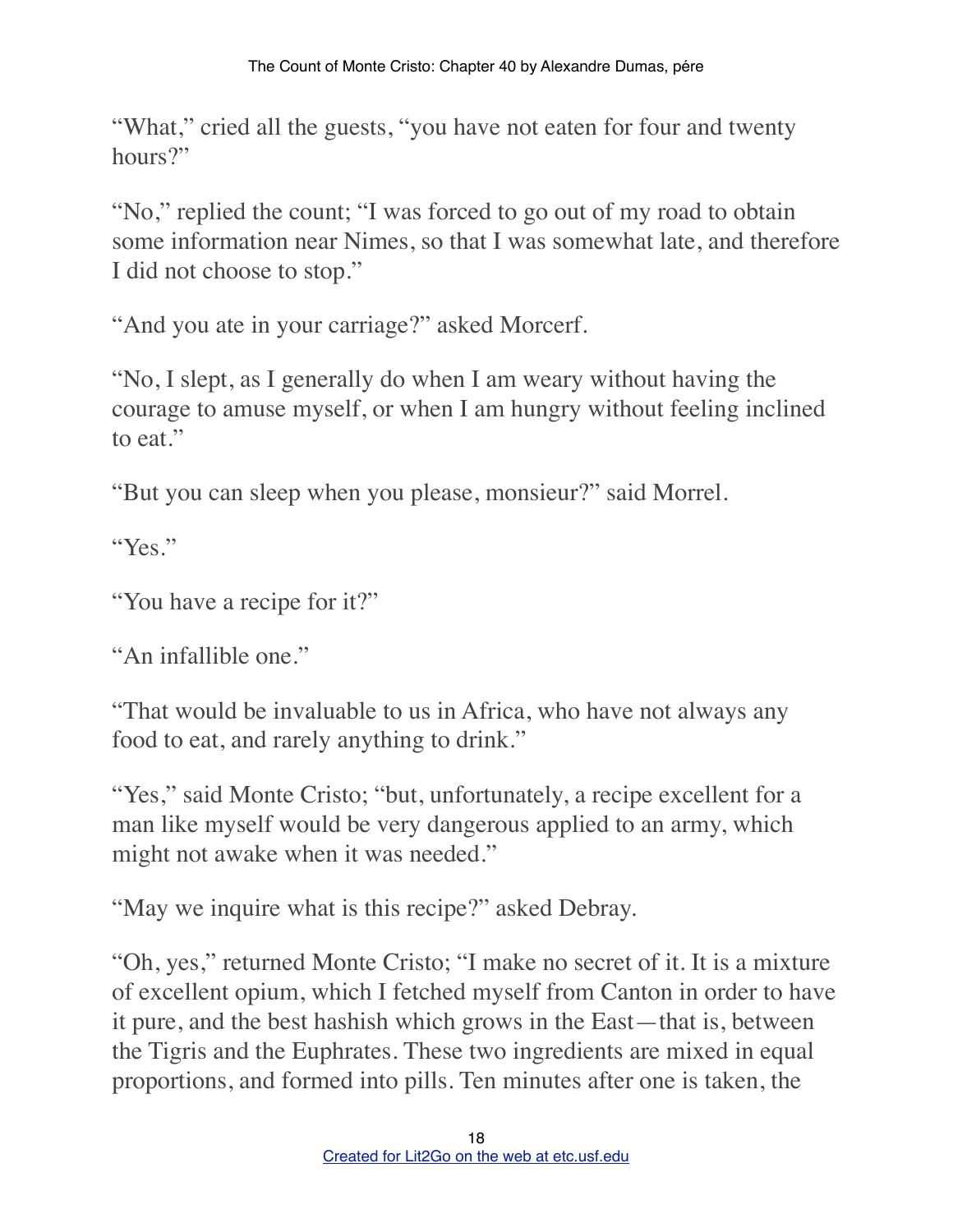effect is produced. Ask Baron Franz d'Epinay; I think he tasted them one day."

"Yes," replied Morcerf, "he said something about it to me."

"But," said Beauchamp, who, as became a journalist, was very incredulous, "you always carry this drug about you?"

"Always."

"Would it be an indiscretion to ask to see those precious pills?" continued Beauchamp, hoping to take him at a disadvantage.

"No, monsieur," returned the count; and he drew from his pocket a marvellous casket, formed out of a single emerald and closed by a golden lid which unscrewed and gave passage to a small greenish colored pellet about the size of a pea. This ball had an acrid and penetrating odor. There were four or five more in the emerald, which would contain about a dozen. The casket passed around the table, but it was more to examine the admirable emerald than to see the pills that it passed from hand to hand. "And is it your cook who prepares these pills?" asked Beauchamp.

"Oh, no, monsieur," replied Monte Cristo; "I do not thus betray my enjoyments to the vulgar. I am a tolerable chemist, and prepare my pills myself."

"This is a magnificent emerald, and the largest I have ever seen," said Chateau–Renaud, "although my mother has some remarkable family jewels."

"I had three similar ones," returned Monte Cristo. "I gave one to the Sultan, who mounted it in his sabre; another to our holy father the Pope, who had it set in his tiara, opposite to one nearly as large, though not so fine, given by the Emperor Napoleon to his predecessor, Pius VII. I kept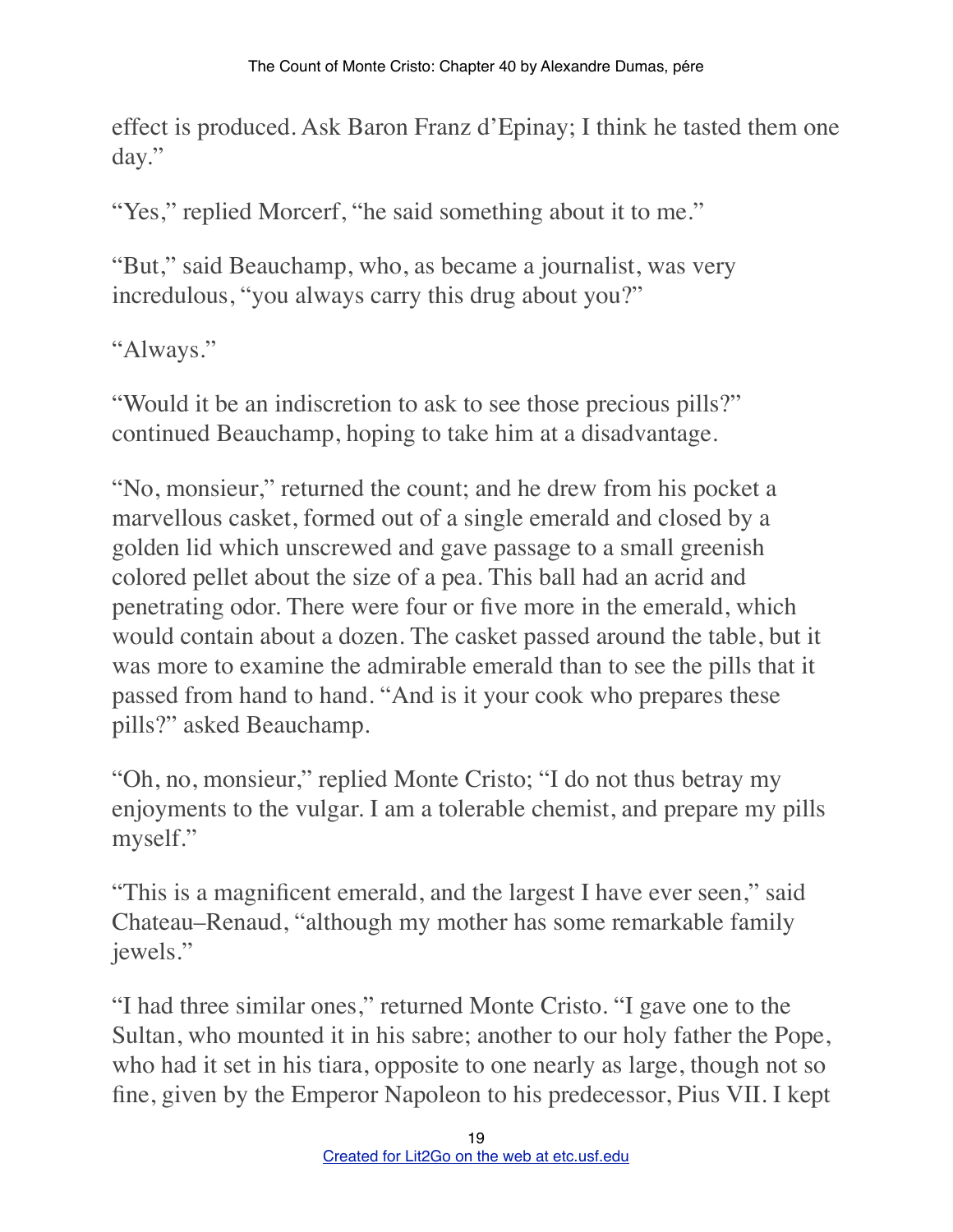the third for myself, and I had it hollowed out, which reduced its value, but rendered it more commodious for the purpose I intended." Every one looked at Monte Cristo with astonishment; he spoke with so much simplicity that it was evident he spoke the truth, or that he was mad. However, the sight of the emerald made them naturally incline to the former belief. "And what did these two sovereigns give you in exchange for these magnificent presents?" asked Debray.

"The Sultan, the liberty of a woman," replied the Count; "the Pope, the life of a man; so that once in my life I have been as powerful as if heaven had brought me into the world on the steps of a throne."

"And it was Peppino you saved, was it not?" cried Morcerf; "it was for him that you obtained pardon?"

"Perhaps," returned the count, smiling.

"My dear count, you have no idea what pleasure it gives me to hear you speak thus," said Morcerf. "I had announced you beforehand to my friends as an enchanter of the 'Arabian Nights,' a wizard of the Middle Ages; but the Parisians are so subtle in paradoxes that they mistake for caprices of the imagination the most incontestable truths, when these truths do not form a part of their daily existence. For example, here is Debray who reads, and Beauchamp who prints, every day, 'A member of the Jockey Club has been stopped and robbed on the Boulevard;' 'four persons have been assassinated in the Rue St. Denis' or 'the Faubourg St. Germain;' 'ten, fifteen, or twenty thieves, have been arrested in a cafe on the Boulevard du Temple, or in the Thermes de Julien,'—and yet these same men deny the existence of the bandits in the Maremma, the Campagna di Romana, or the Pontine Marshes. Tell them yourself that I was taken by bandits, and that without your generous intercession I should now have been sleeping in the Catacombs of St. Sebastian, instead of receiving them in my humble abode in the Rue du Helder."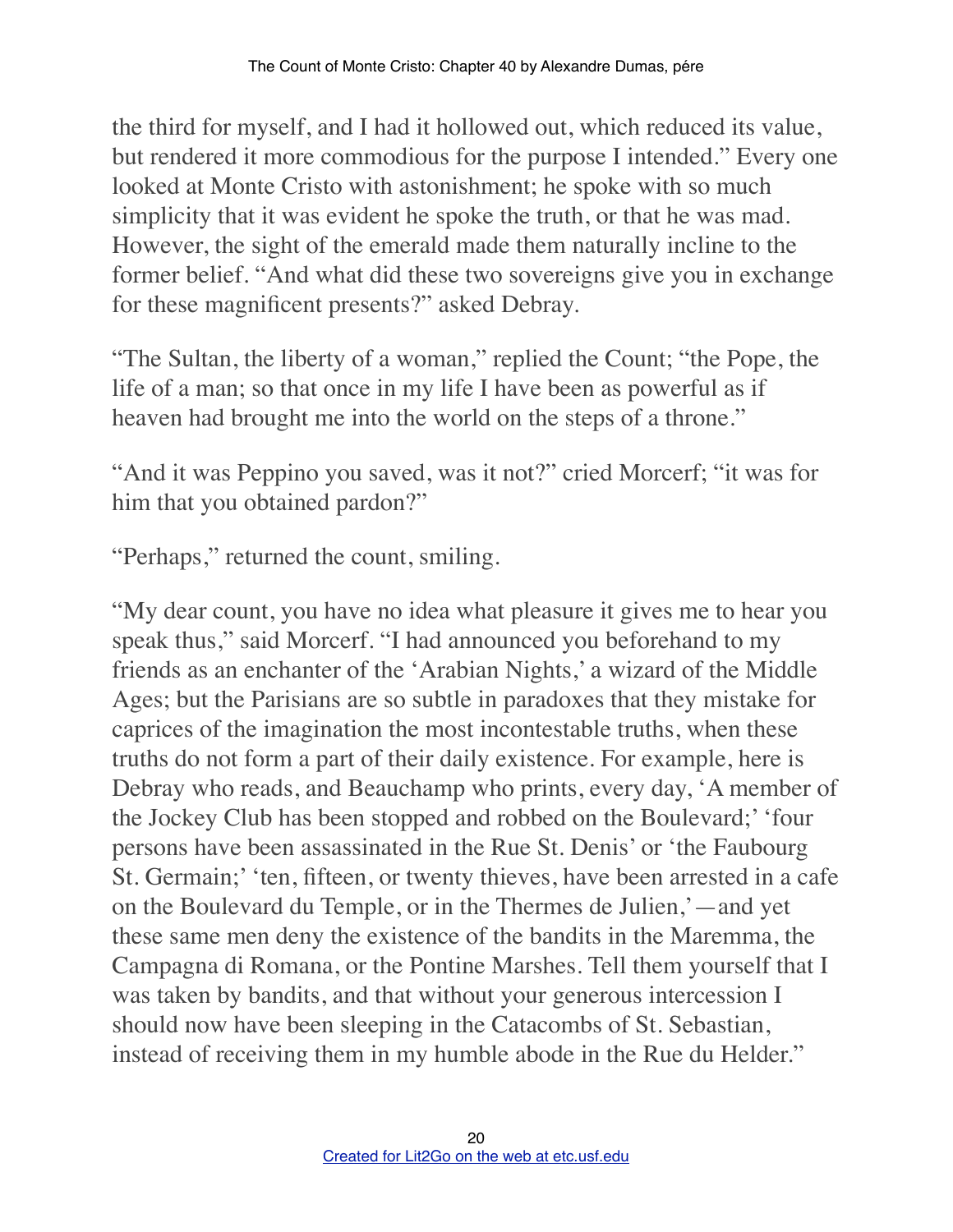"Ah," said Monte Cristo "you promised me never to mention that circumstance."

"It was not I who made that promise," cried Morcerf; "it must have been some one else whom you have rescued in the same manner, and whom you have forgotten. Pray speak of it, for I shall not only, I trust, relate the little I do know, but also a great deal I do not know."

"It seems to me," returned the count, smiling, "that you played a sufficiently important part to know as well as myself what happened."

"Well, you promise me, if I tell all I know, to relate, in your turn, all that I do not know?"

"That is but fair," replied Monte Cristo.

"Well," said Morcerf, "for three days I believed myself the object of the attentions of a masque, whom I took for a descendant of Tullia or Poppoea, while I was simply the object of the attentions of a contadina, and I say contadina to avoid saying peasant girl. What I know is, that, like a fool, a greater fool than he of whom I spoke just now, I mistook for this peasant girl a young bandit of fifteen or sixteen, with a beardless chin and slim waist, and who, just as I was about to imprint a chaste salute on his lips, placed a pistol to my head, and, aided by seven or eight others, led, or rather dragged me, to the Catacombs of St. Sebastian, where I found a highly educated brigand chief perusing Caesar's 'Commentaries,' and who deigned to leave off reading to inform me, that unless the next morning, before six o'clock, four thousand piastres were paid into his account at his banker's, at a quarter past six I should have ceased to exist. The letter is still to be seen, for it is in Franz d'Epinay's possession, signed by me, and with a postscript of M. Luigi Vampa. This is all I know, but I know not, count, how you contrived to inspire so much respect in the bandits of Rome who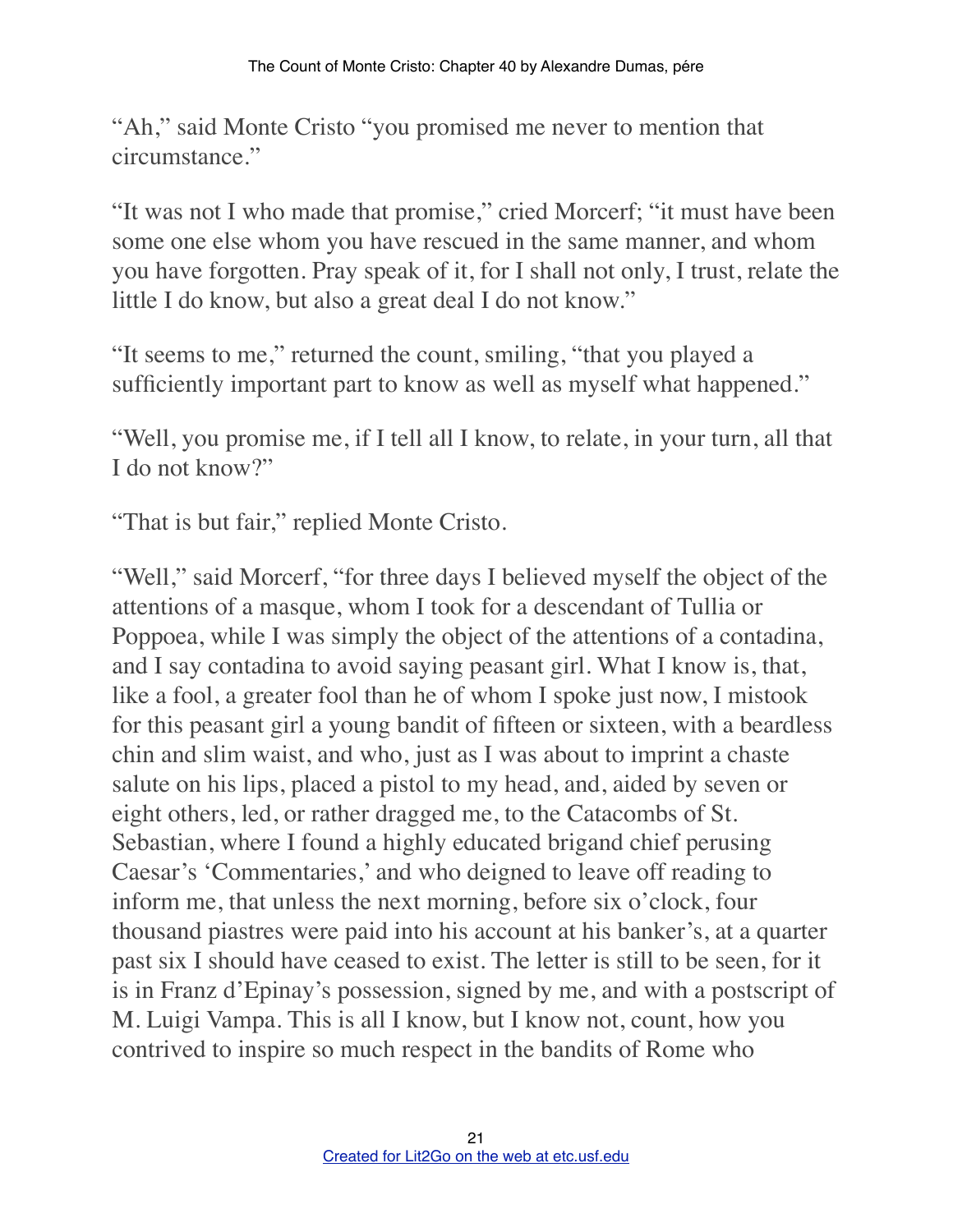ordinarily have so little respect for anything. I assure you, Franz and I were lost in admiration."

"Nothing more simple," returned the count. "I had known the famous Vampa for more than ten years. When he was quite a child, and only a shepherd, I gave him a few gold pieces for showing me my way, and he, in order to repay me, gave me a poniard, the hilt of which he had carved with his own hand, and which you may have seen in my collection of arms. In after years, whether he had forgotten this interchange of presents, which ought to have cemented our friendship, or whether he did not recollect me, he sought to take me, but, on the contrary, it was I who captured him and a dozen of his band. I might have handed him over to Roman justice, which is somewhat expeditious, and which would have been particularly so with him; but I did nothing of the sort—I suffered him and his band to depart."

"With the condition that they should sin no more," said Beauchamp, laughing. "I see they kept their promise."

"No, monsieur," returned Monte Cristo "upon the simple condition that they should respect myself and my friends. Perhaps what I am about to say may seem strange to you, who are socialists, and vaunt humanity and your duty to your neighbor, but I never seek to protect a society which does not protect me, and which I will even say, generally occupies itself about me only to injure me; and thus by giving them a low place in my esteem, and preserving a neutrality towards them, it is society and my neighbor who are indebted to me."

"Bravo," cried Chateau–Renaud; "you are the first man I ever met sufficiently courageous to preach egotism. Bravo, count, bravo!"

"It is frank, at least," said Morrel. "But I am sure that the count does not regret having once deviated from the principles he has so boldly avowed."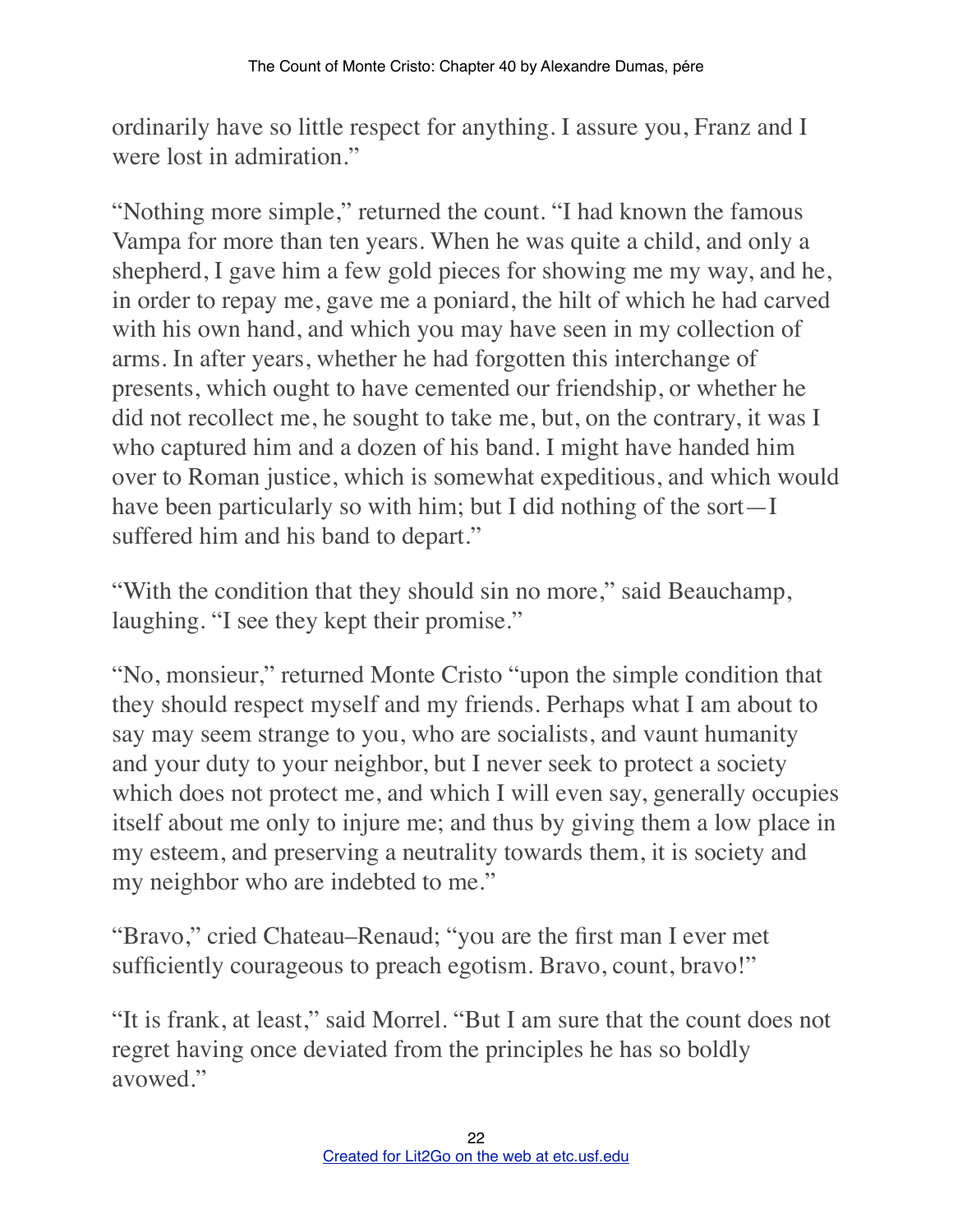"How have I deviated from those principles, monsieur?" asked Monte Cristo, who could not help looking at Morrel with so much intensity, that two or three times the young man had been unable to sustain that clear and piercing glance.

"Why, it seems to me," replied Morrel, "that in delivering M. de Morcerf, whom you did not know, you did good to your neighbor and to society."

"Of which he is the brightest ornament," said Beauchamp, drinking off a glass of champagne.

"My dear count," cried Morcerf, "you are at fault—you, one of the most formidable logicians I know—and you must see it clearly proved that instead of being an egotist, you are a philanthropist. Ah, you call yourself Oriental, a Levantine, Maltese, Indian, Chinese; your family name is Monte Cristo; Sinbad the Sailor is your baptismal appellation, and yet the first day you set foot in Paris you instinctively display the greatest virtue, or rather the chief defect, of us eccentric Parisians,—that is, you assume the vices you have not, and conceal the virtues you possess."

"My dear vicomte," returned Monte Cristo, "I do not see, in all I have done, anything that merits, either from you or these gentlemen, the pretended eulogies I have received. You were no stranger to me, for I knew you from the time I gave up two rooms to you, invited you to breakfast with me, lent you one of my carriages, witnessed the Carnival in your company, and saw with you from a window in the Piazza del Popolo the execution that affected you so much that you nearly fainted. I will appeal to any of these gentlemen, could I leave my guest in the hands of a hideous bandit, as you term him? Besides, you know, I had the idea that you could introduce me into some of the Paris salons when I came to France. You might some time ago have looked upon this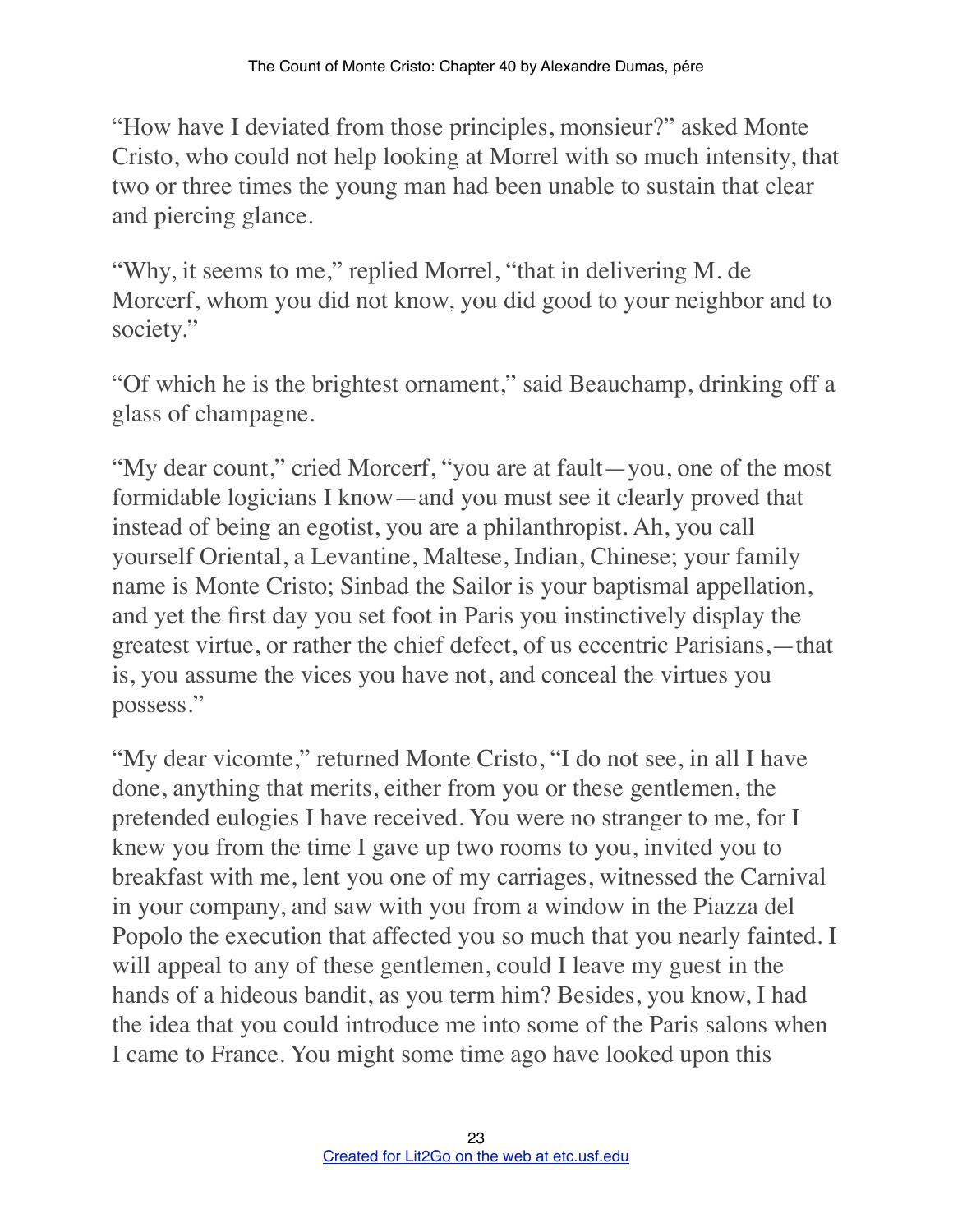resolution as a vague project, but to–day you see it was a reality, and you must submit to it under penalty of breaking your word."

"I will keep it," returned Morcerf; "but I fear that you will be much disappointed, accustomed as you are to picturesque events and fantastic horizons. Amongst us you will not meet with any of those episodes with which your adventurous existence has so familiarized you; our Chimborazo is Mortmartre, our Himalaya is Mount Valerien, our Great Desert is the plain of Grenelle, where they are now boring an artesian well to water the caravans. We have plenty of thieves, though not so many as is said; but these thieves stand in far more dread of a policeman than a lord. France is so prosaic, and Paris so civilized a city, that you will not find in its eighty–five departments—I say eighty–five, because I do not include Corsica—you will not find, then, in these eighty–five departments a single hill on which there is not a telegraph, or a grotto in which the commissary of police has not put up a gaslamp. There is but one service I can render you, and for that I place myself entirely at your orders, that is, to present, or make my friends present, you everywhere; besides, you have no need of any one to introduce you—with your name, and your fortune, and your talent" (Monte Cristo bowed with a somewhat ironical smile) "you can present yourself everywhere, and be well received. I can be useful in one way only—if knowledge of Parisian habits, of the means of rendering yourself comfortable, or of the bazaars, can assist, you may depend upon me to find you a fitting dwelling here. I do not dare offer to share my apartments with you, as I shared yours at Rome—I, who do not profess egotism, but am yet egotist par excellence; for, except myself, these rooms would not hold a shadow more, unless that shadow were feminine."

"Ah," said the count, "that is a most conjugal reservation; I recollect that at Rome you said something of a projected marriage. May I congratulate you?"

"The affair is still in projection."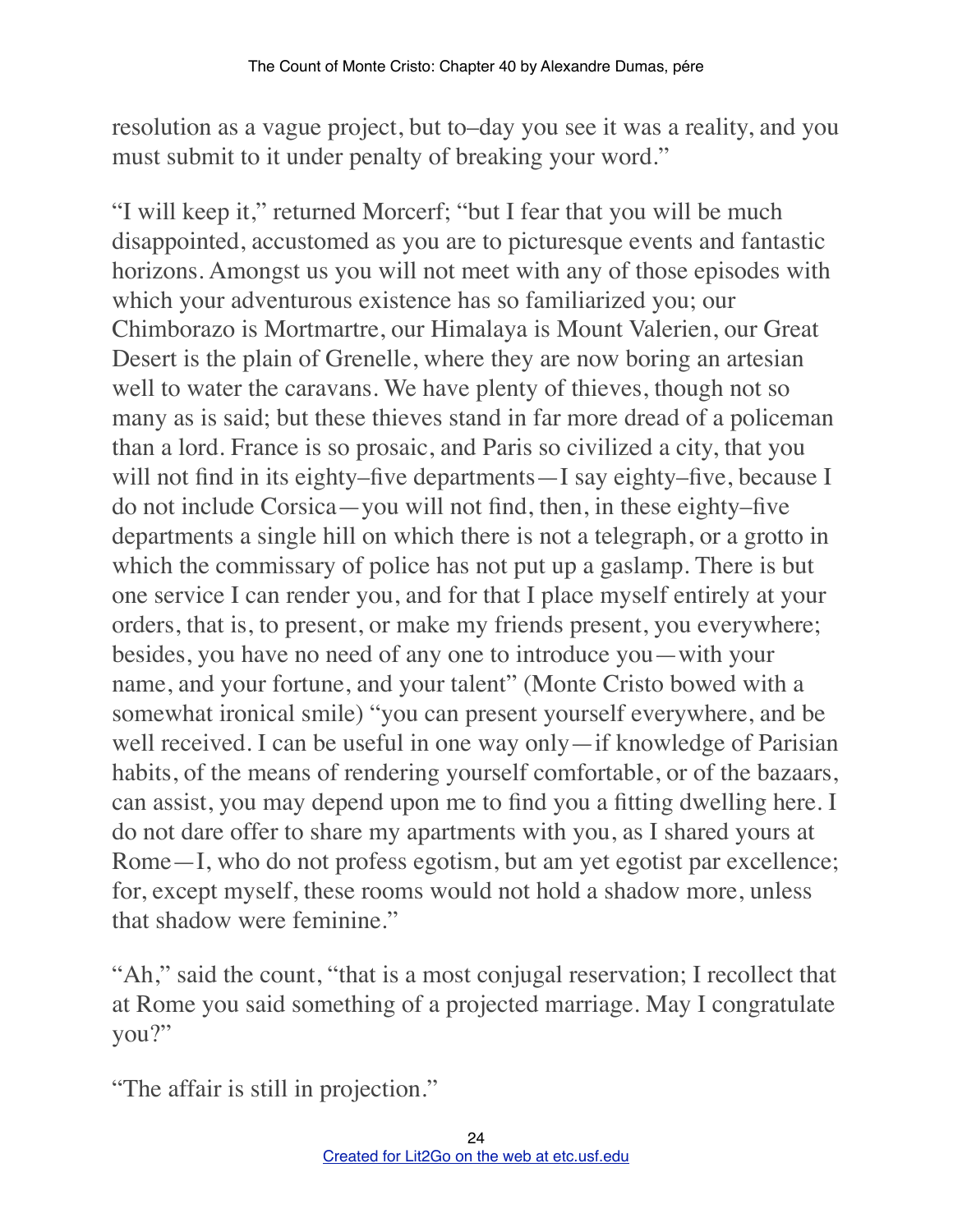"And he who says in 'projection,' means already decided," said Debray.

"No," replied Morcerf, "my father is most anxious about it; and I hope, ere long, to introduce you, if not to my wife, at least to my betrothed— Mademoiselle Eugenie Danglars."

"Eugenie Danglars," said Monte Cristo; "tell me, is not her father Baron Danglars?"

"Yes," returned Morcerf, "a baron of a new creation."

"What matter," said Monte Cristo "if he has rendered the State services which merit this distinction?"

"Enormous ones," answered Beauchamp. "Although in reality a Liberal, he negotiated a loan of six millions for Charles X., in 1829, who made him a baron and chevalier of the Legion of Honor; so that he wears the ribbon, not, as you would think, in his waistcoat–pocket, but at his button–hole."

"Ah," interrupted Morcerf, laughing, "Beauchamp, Beauchamp, keep that for the Corsaire or the Charivari, but spare my future father–in–law before me." Then, turning to Monte Cristo, "You just now spoke his name as if you knew the baron?"

"I do not know him," returned Monte Cristo; "but I shall probably soon make his acquaintance, for I have a credit opened with him by the house of Richard & Blount, of London, Arstein & Eskeles of Vienna, and Thomson & French at Rome." As he pronounced the two last names, the count glanced at Maximilian Morrel. If the stranger expected to produce an effect on Morrel, he was not mistaken—Maximilian started as if he had been electrified. "Thomson & French," said he; "do you know this house, monsieur?"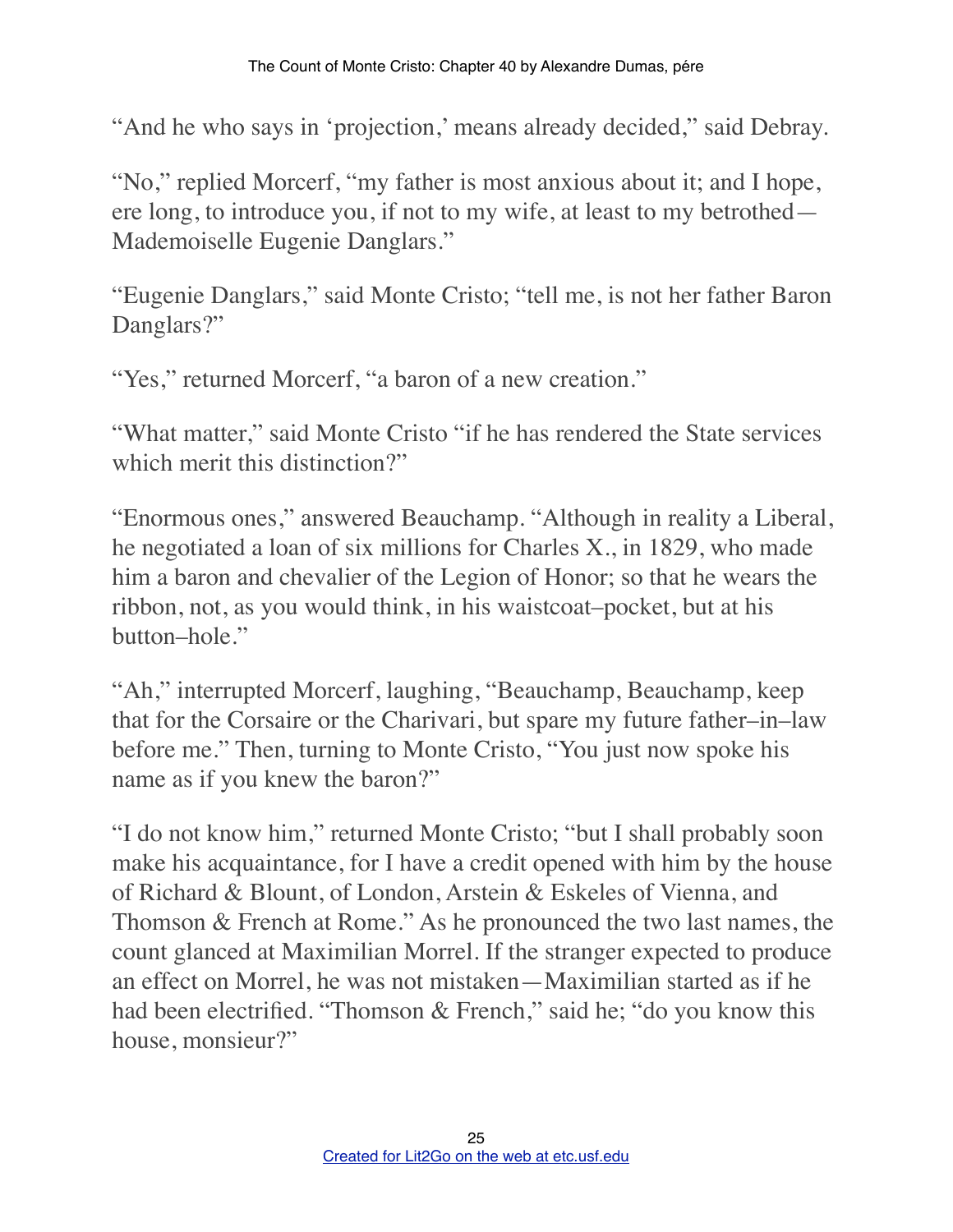"They are my bankers in the capital of the Christian world," returned the count quietly. "Can my influence with them be of any service to you?"

"Oh, count, you could assist me perhaps in researches which have been, up to the present, fruitless. This house, in past years, did ours a great service, and has, I know not for what reason, always denied having rendered us this service."

"I shall be at your orders," said Monte Cristo bowing.

"But," continued Morcerf, "a propos of Danglars,—we have strangely wandered from the subject. We were speaking of a suitable habitation for the Count of Monte Cristo. Come, gentlemen, let us all propose some place. Where shall we lodge this new guest in our great capital?"

"Faubourg Saint–Germain," said Chateau–Renaud. "The count will find there a charming hotel, with a court and garden."

"Bah, Chateau–Renaud," returned Debray, "you only know your dull and gloomy Faubourg Saint–Germain; do not pay any attention to him, count—live in the Chaussee d'Antin, that's the real centre of Paris."

"Boulevard de l'Opera," said Beauchamp; "the second floor—a house with a balcony. The count will have his cushions of silver cloth brought there, and as he smokes his chibouque, see all Paris pass before him."

"You have no idea, then, Morrel?" asked Chateau–Renaud; "you do not propose anything."

"Oh, yes," returned the young man, smiling; "on the contrary, I have one, but I expected the count would be tempted by one of the brilliant proposals made him, yet as he has not replied to any of them, I will venture to offer him a suite of apartments in a charming hotel, in the Pompadour style, that my sister has inhabited for a year, in the Rue Meslay."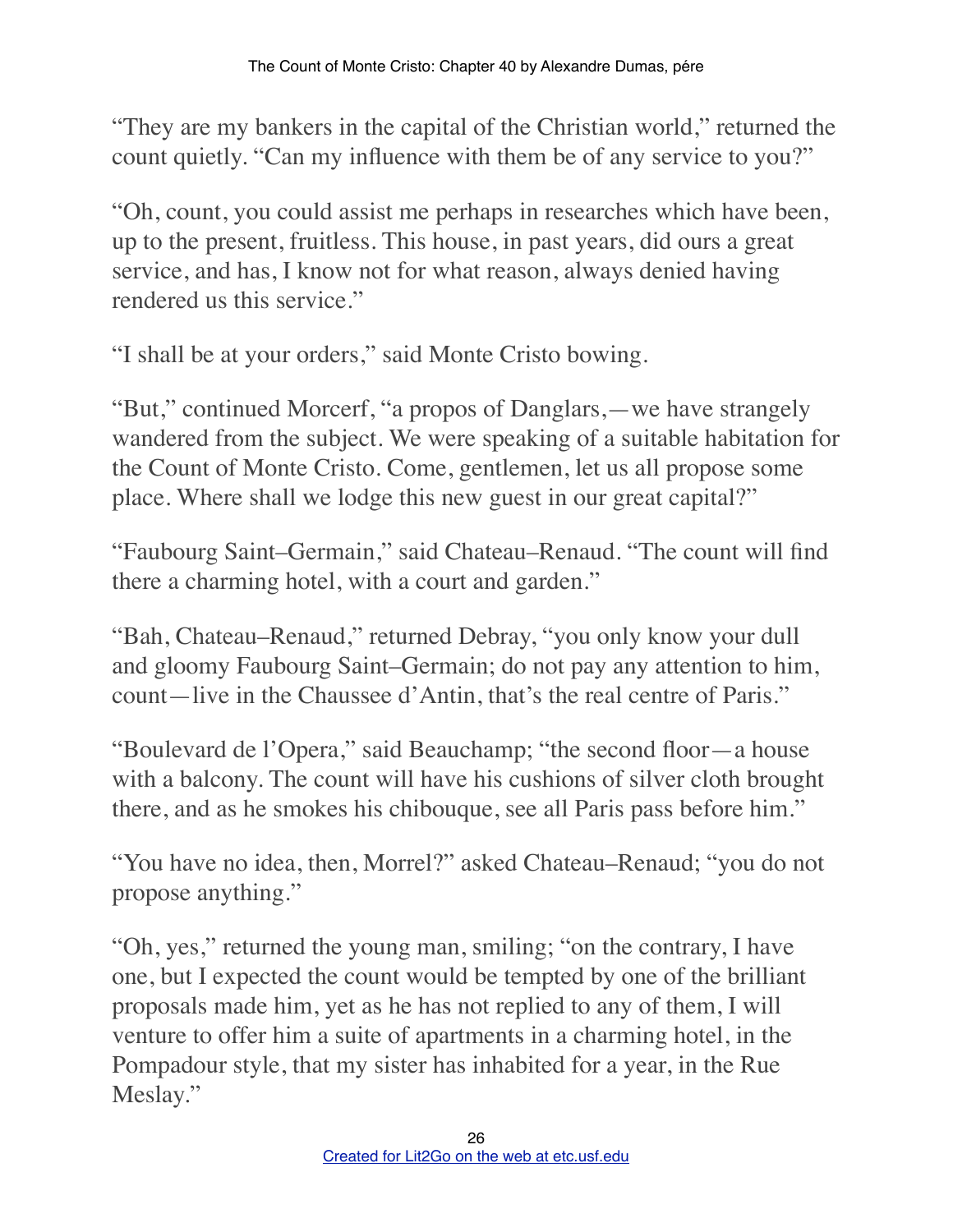"You have a sister?" asked the count.

"Yes, monsieur, a most excellent sister."

"Married?"

"Nearly nine years."

"Happy?" asked the count again.

"As happy as it is permitted to a human creature to be," replied Maximilian. "She married the man she loved, who remained faithful to us in our fallen fortunes—Emmanuel Herbaut." Monte Cristo smiled imperceptibly. "I live there during my leave of absence," continued Maximilian; "and I shall be, together with my brother–in–law Emmanuel, at the disposition of the Count, whenever he thinks fit to honor us"

"One minute," cried Albert, without giving Monte Cristo the time to reply. "Take care, you are going to immure a traveller, Sinbad the Sailor, a man who comes to see Paris; you are going to make a patriarch of him."

"Oh, no," said Morrel; "my sister is five and twenty, my brother–in–law is thirty, they are gay, young, and happy. Besides, the count will be in his own house, and only see them when he thinks fit to do so."

"Thanks, monsieur," said Monte Cristo; "I shall content myself with being presented to your sister and her husband, if you will do me the honor to introduce me; but I cannot accept the offer of any one of these gentlemen, since my habitation is already prepared."

"What," cried Morcerf; "you are, then, going to an hotel—that will be very dull for you."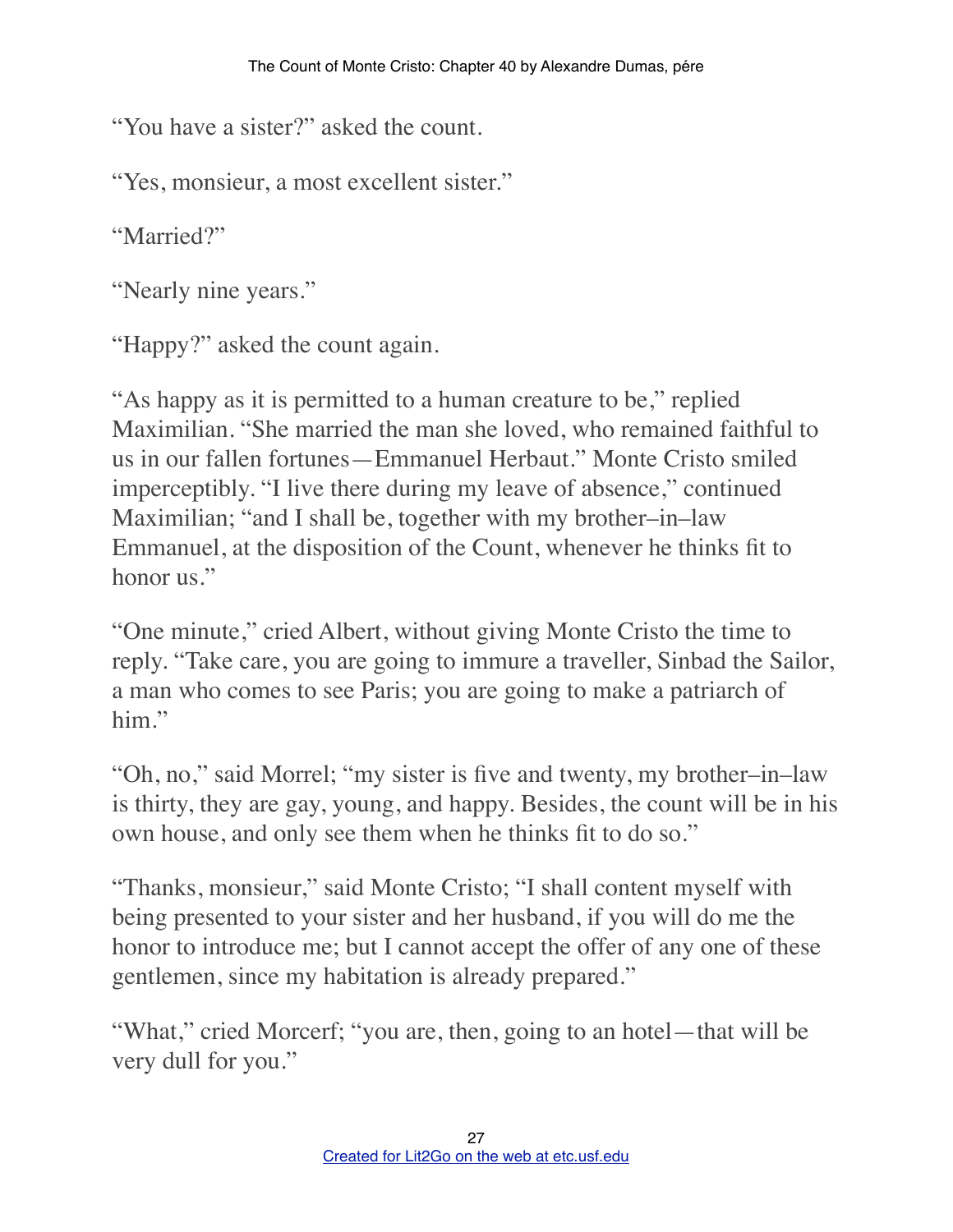"Was I so badly lodged at Rome?" said Monte Cristo smiling.

"Parbleu, at Rome you spent fifty thousand piastres in furnishing your apartments, but I presume that you are not disposed to spend a similar sum every day."

"It is not that which deterred me," replied Monte Cristo; "but as I determined to have a house to myself, I sent on my valet de chambre, and he ought by this time to have bought the house and furnished it."

"But you have, then, a valet de chambre who knows Paris?" said Beauchamp.

"It is the first time he has ever been in Paris. He is black, and cannot speak," returned Monte Cristo.

"It is Ali!" cried Albert, in the midst of the general surprise.

"Yes, Ali himself, my Nubian mute, whom you saw, I think, at Rome."

"Certainly," said Morcerf; "I recollect him perfectly. But how could you charge a Nubian to purchase a house, and a mute to furnish it?—he will do everything wrong."

"Undeceive yourself, monsieur," replied Monte Cristo; "I am quite sure, that, on the contrary, he will choose everything as I wish. He knows my tastes, my caprices, my wants. He has been here a week, with the instinct of a hound, hunting by himself. He will arrange everything for me. He knew, that I should arrive to–day at ten o'clock; he was waiting for me at nine at the Barriere de Fontainebleau. He gave me this paper; it contains the number of my new abode; read it yourself," and Monte Cristo passed a paper to Albert. "Ah, that is really original," said Beauchamp.

"And very princely," added Chateau–Renaud.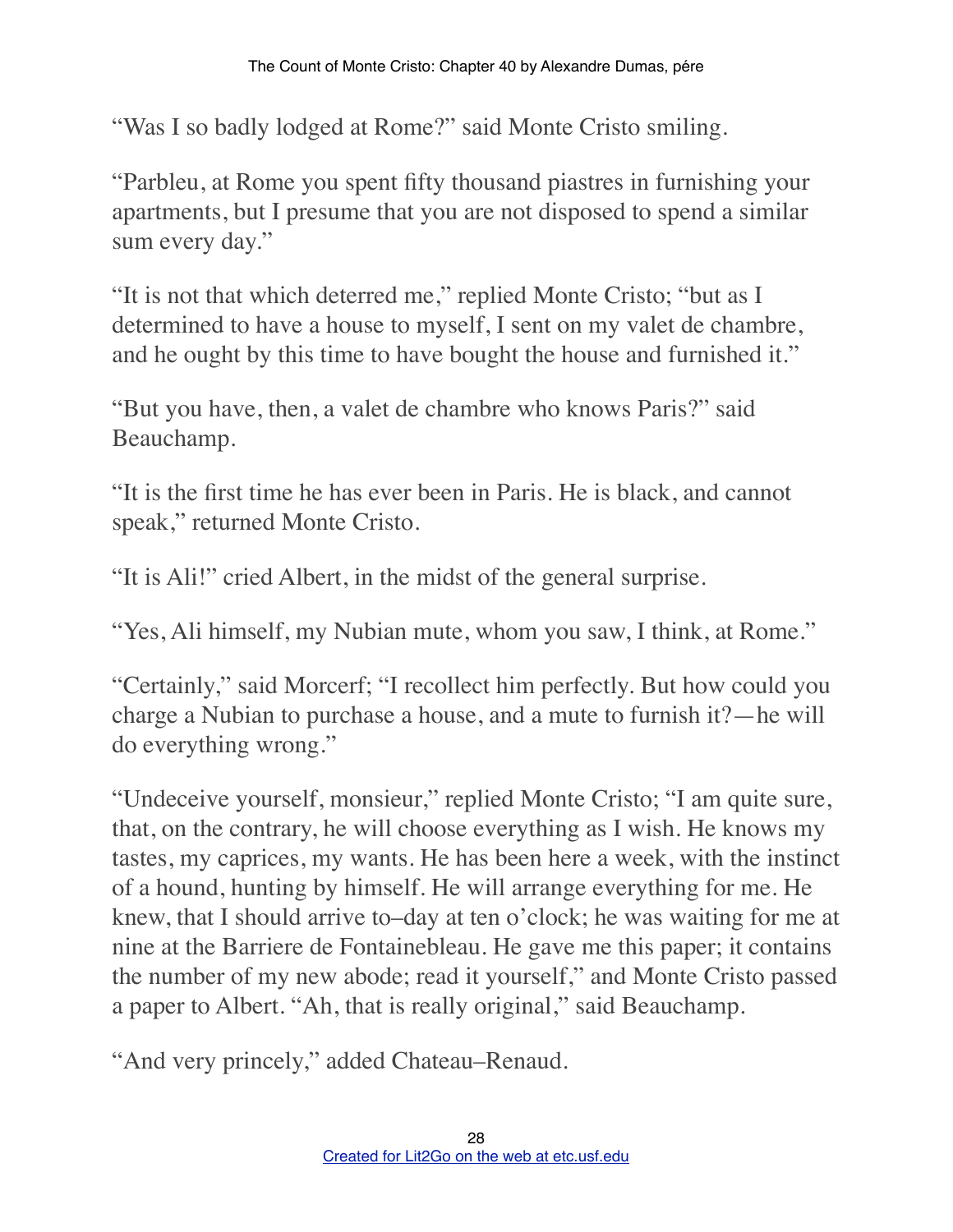"What, do you not know your house?" asked Debray.

"No," said Monte Cristo; "I told you I did not wish to be behind my time; I dressed myself in the carriage, and descended at the viscount's door." The young men looked at each other; they did not know if it was a comedy Monte Cristo was playing, but every word he uttered had such an air of simplicity, that it was impossible to suppose what he said was false—besides, why should he tell a falsehood? "We must content ourselves, then," said Beauchamp, "with rendering the count all the little services in our power. I, in my quality of journalist, open all the theatres to him."

"Thanks, monsieur," returned Monte Cristo, "my steward has orders to take a box at each theatre."

"Is your steward also a Nubian?" asked Debray.

"No, he is a countryman of yours, if a Corsican is a countryman of any one's. But you know him, M. de Morcerf."

"Is it that excellent M. Bertuccio, who understands hiring windows so well?"

"Yes, you saw him the day I had the honor of receiving you; he has been a soldier, a smuggler—in fact, everything. I would not be quite sure that he has not been mixed up with the police for some trifle—a stab with a knife, for instance."

"And you have chosen this honest citizen for your steward," said Debray. "Of how much does he rob you every year?"

"On my word," replied the count, "not more than another. I am sure he answers my purpose, knows no impossibility, and so I keep him."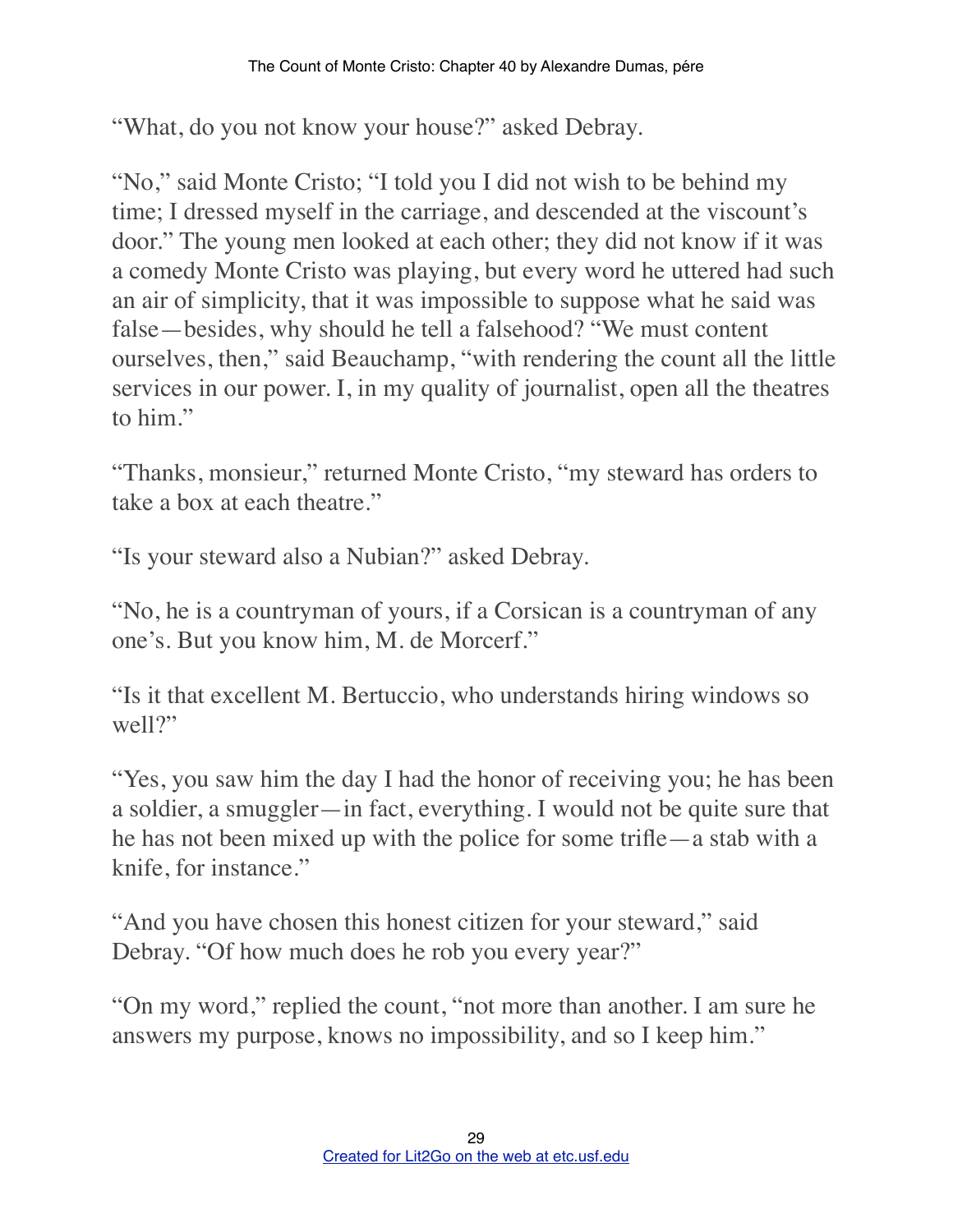"Then," continued Chateau–Renaud, "since you have an establishment, a steward, and a hotel in the Champs Elysees, you only want a mistress." Albert smiled. He thought of the fair Greek he had seen in the count's box at the Argentina and Valle theatres. "I have something better than that," said Monte Cristo; "I have a slave. You procure your mistresses from the opera, the Vaudeville, or the Varietes; I purchased mine at Constantinople; it cost me more, but I have nothing to fear."

"But you forget," replied Debray, laughing, "that we are Franks by name and franks by nature, as King Charles said, and that the moment she puts her foot in France your slave becomes free."

"Who will tell her?"

"The first person who sees her."

"She only speaks Romaic."

"That is different."

"But at least we shall see her," said Beauchamp, "or do you keep eunuchs as well as mutes?"

"Oh, no," replied Monte Cristo; "I do not carry brutalism so far. Every one who surrounds me is free to quit me, and when they leave me will no longer have any need of me or any one else; it is for that reason, perhaps, that they do not quit me." They had long since passed to dessert and cigars.

"My dear Albert," said Debray, rising, "it is half–past two. Your guest is charming, but you leave the best company to go into the worst sometimes. I must return to the minister's. I will tell him of the count, and we shall soon know who he is."

"Take care," returned Albert; "no one has been able to accomplish that."